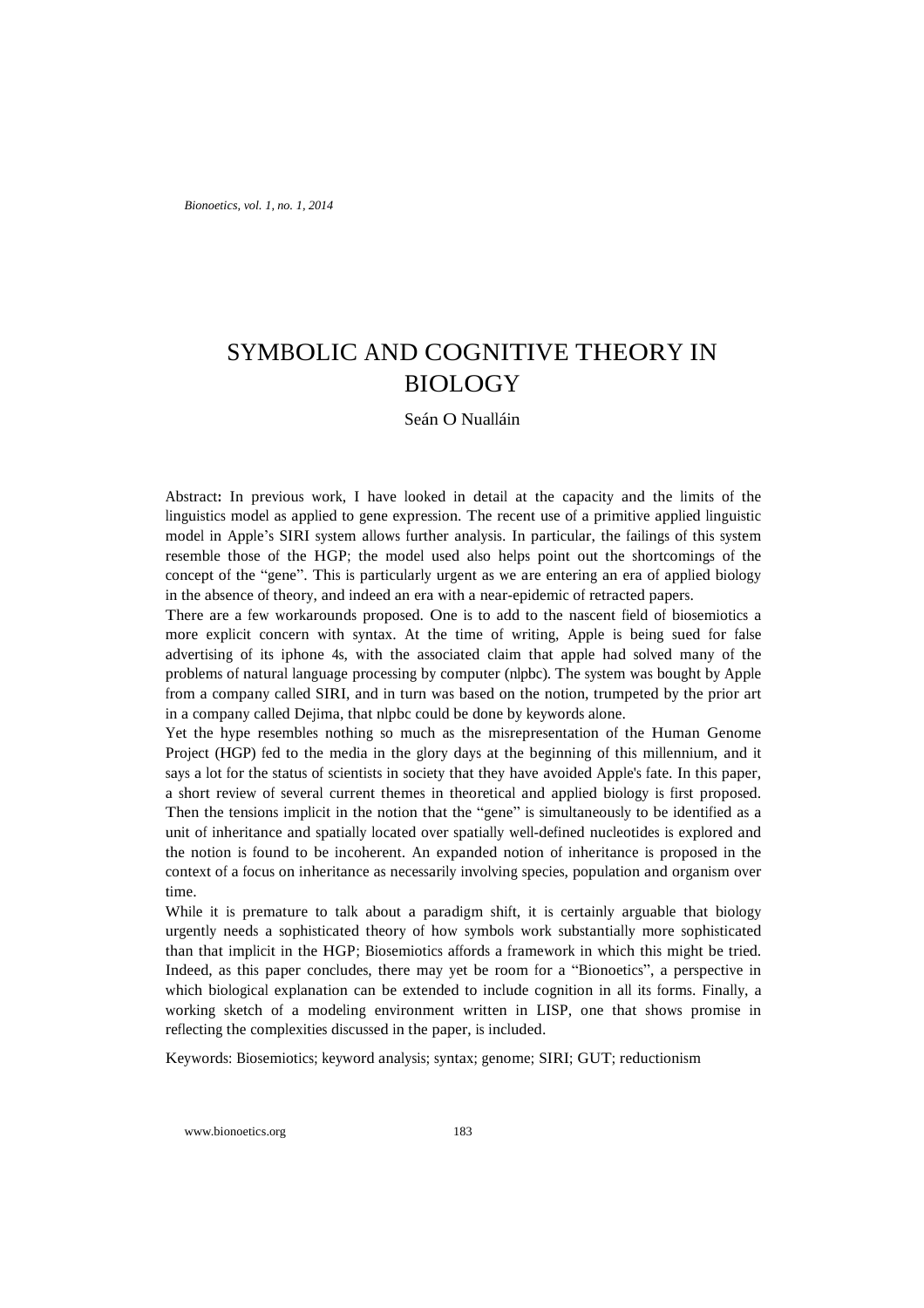## 1. A SHORT LISP TUTORIAL

Like the computer language LISP, DNA is homoiconic. Thus, a single string can be either program or data, depending on the context. Lisp uses the quote mechanism to achieve this. In particular, LISP normally uses the following syntax;

(function parameters)

This is called a form. LISP has been nicknames "lots of irritating silly parentheses" and it is fair to say that the syntax, involving embedded parentheses to arbitrary recursive depts., is initially off-putting. I ask the reader to be patient, because I believe the payoff to be worth it.

Very simply, (+ 5 3) will result in 8 being returned by the interpreter symbolized by  $\sum$ "

So this is a dialogue;

 $> (+ 5 3)$ 8

We may wish, for whatever reason, to have  $(+ 5 3)$  regarded simply as a list. In that case, we put a "front"

quote in front of it  $(+ 5 3)$ .. Now look what happens;  $>$  '(+ 5 3)

 $(+ 53)$ 

So now we have non-coding, "silent' DNA. Alternative splicing in genetics is similar to an alternative prepositional phrase attachment that has been rejected. It is only a minor stretch to think of a "front" quote as modeling this. Short et al (2008) indicate how this could be used by evolution to try different possibilities.

However, LISP is infinitely more subtle than this. It may be the case that we want part of a list evaluated, and the other part left as it is. For this we can use `, or backquote. The use of comma (,) in conjunction with backquote stipulates that everything in the form immediately following the comma is to be evaluated, and the rest is to be left as it is.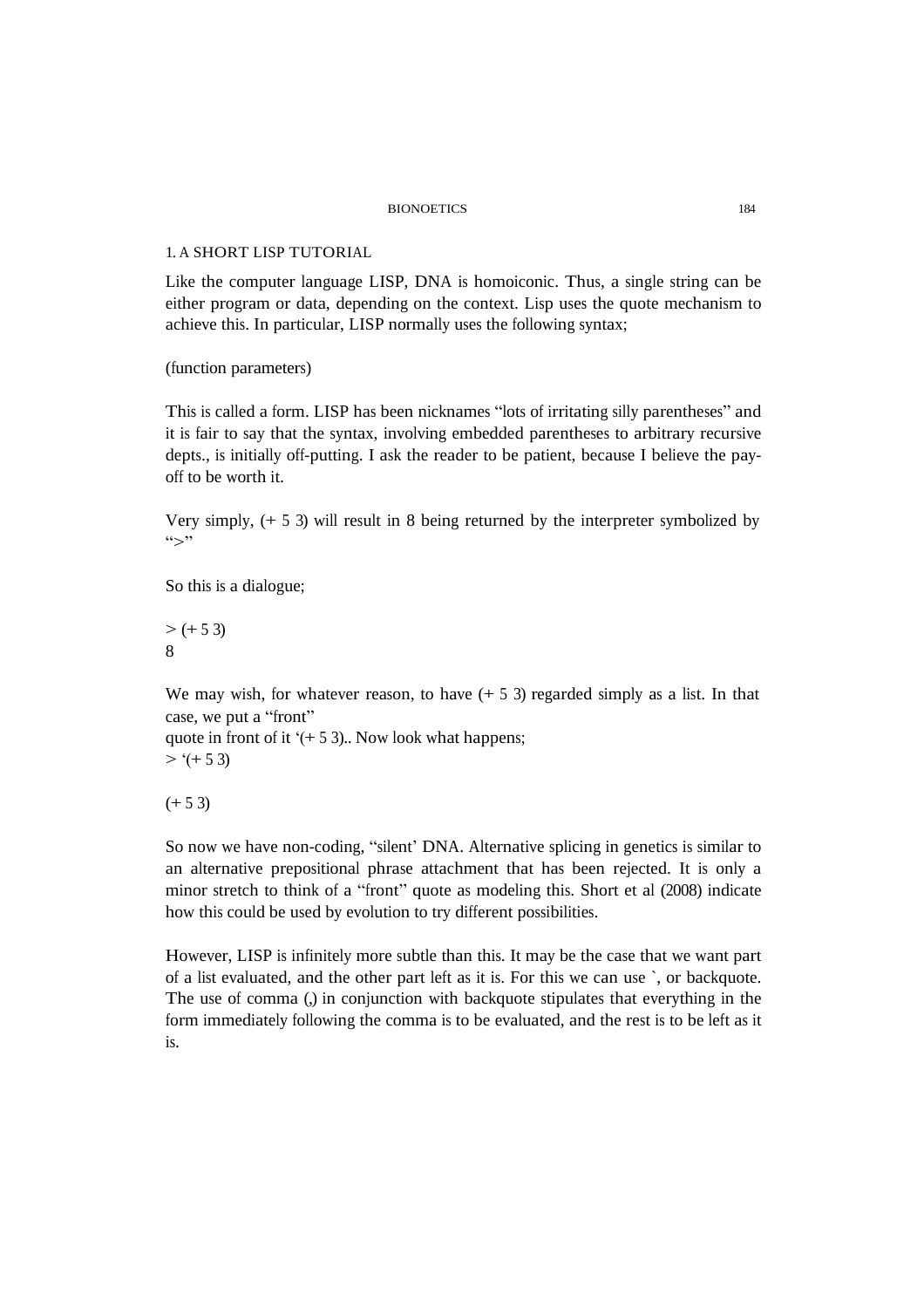Thus, we can construct a list like (print `(the answer is ,  $(+ 5 3)$ ) and when we get this evaluated we see;

 $>$  (print `(the answer is ,  $(+ 5 3)$ )

(the answer is (8))

We can get rid of the parenthesis with @  $>$  (print `(the answer is,  $\omega$ (+ 5 3))

(the answer is 8)

Now we have the capacity to model how various parts of a string of nucleotides might be interpreted as program or as data. There is one farther step to take; the issue of how the same string can be now program, now data, and this can be taken on faith unless the reader wants to consult the addendum at the end of this paper.

# 2 BIOLOGICAL COGNITION, COGNITIVE BIOLOGY

The argument of this paper in a nutshell is the following; the pressure to consider Biology to be largely a computational science in some non-trivial way will intensify in the years immediately ahead. Coupled with this will come an accompanying impetus to reify biological process with statistical analysis as its fundamental touchstone. This has already been attempted in computational analysis of natural language and has largely failed with syntax and semantics now seen as also necessary. What biology may indeed need is an articulated account of how its symbols function, and a modeling environment in which to express this. The following paper makes a gesture in this direction, with code in the appendix, and then considers larger issues of how to consider cognition as part of nature; eventually to turn the tables and ask in what sense cognition - and perhaps computation - is a biological phenomenon.

About a generation ago, it became clear that a "computational paradox" loomed in the cognitive sciences. A similar one obtains in the biology of the early third millennium. The cognitive sciences had witnessed a spectacular series of successes in AI starting from the 1950's equaled in magnitude only by the distressing failure of the early AI systems to scale, or indeed to function in real-world environments. At this point, many of us, including the present author (2003) and Bickhard (2009) following Edelman (Rose, 2003)began to argue for the necessity of biological foundation for a putatively unified "cognitive science". This of course is consonant with the reductionsist drive in science, and led to an eschatological drive in cognitive science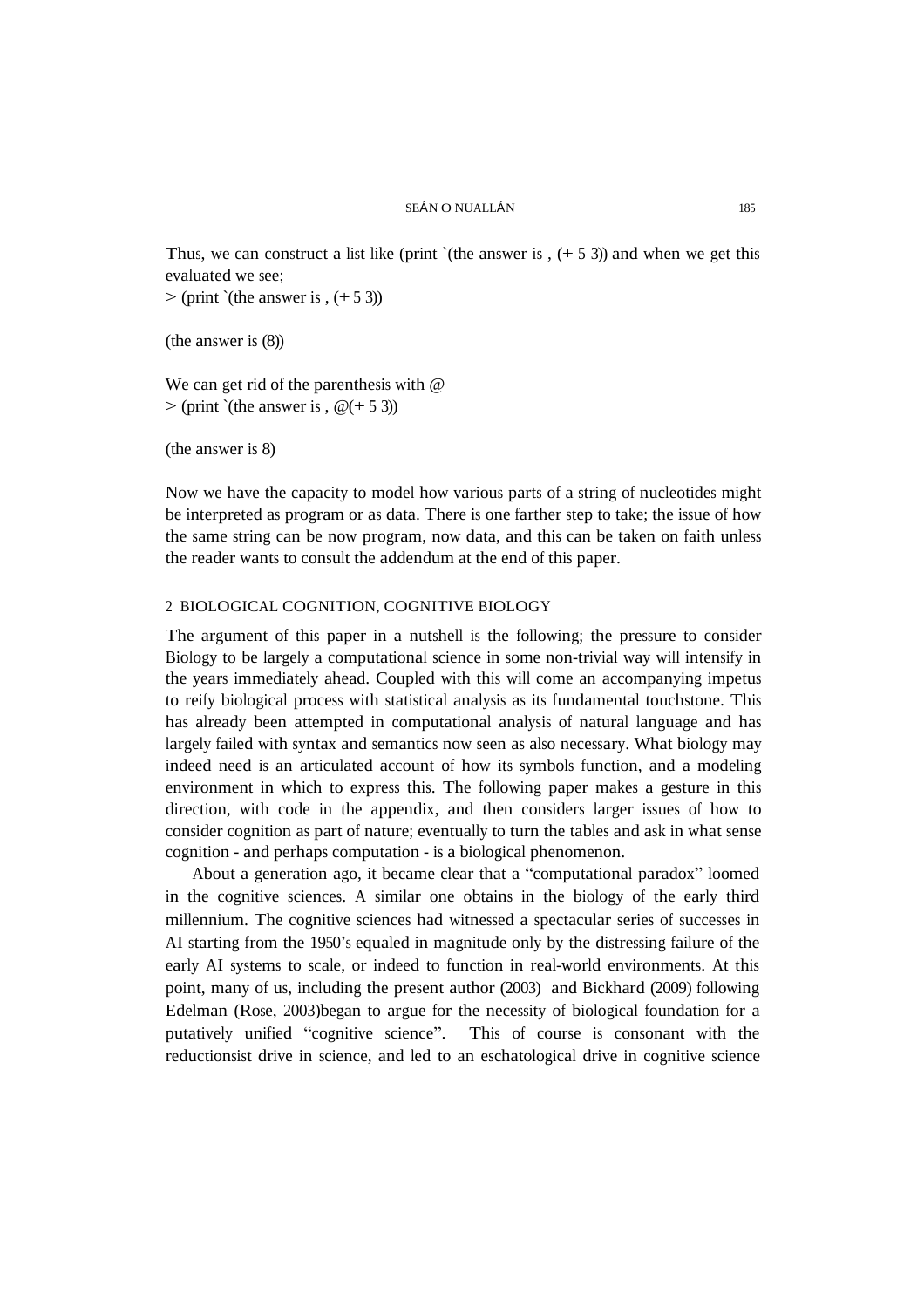called "eliminative materialism". This drive needs to be commented on before we proceed further. .

As described in Gleick's biography, Richard Feynman used to erupt volcanically when asked by a journalist for a sound-bite-sized "theory of everything" (GUT). A great deal of physics, as Huxley put it, boils down to ever more precise measurements. It is premature closure to imagine that a few sentences, from however venerable a source, can elucidate anything significant.

There is a deeper and related issue; the status of mathematical physics. The viewpoint taken here is that mathematics is a very compressed and laconic language, arrived at through intense negotiation over millennia between constraints due to our symbolic apparatus, the physical world, and what we can communicate to each other. Consequently, the sin of "psychologism" - that attempt every generation to reduce math to psychological processes – is akin to a labour negotiator pretending that a set of agreements no longer holds, that all power is with the employer or with the union, and the other side must conform.

Yet mathematics is the holy grail of all Reductionism- a set of equations that will explain everything about what we and the world are. Such a set of equations would be, even in principle, subject to constraints due to a set of rules arising from axioms and theorems. It would be complex in the extreme. It would not explain subjectivity, which has a deus ex machina status in QM, or information, which is implicit in nature. It would rest on the creaky philosophical foundations of math.

None of this is really important, because few if any reductions from one discipline to another have been successful in the entire history of science. While chemistry is in principle reducible to physics, the complexity of fields like quantum chemistry indicates that the end is nowhere in sight. Biology seems to require codes, nowhere clear in chemistry. Reductionism, to be successful, requires that one would know precisely the phenomena to be explained, the depth of reduction required, and the terms in which the Reductionism is to take place.

Better perhaps to begin to re-introduce the word "explanation". This is particularly the case in that there do seem to be distinctions inherent to nature between the "merely" physical, the biological and the conscious – just for starters. What we can salvage from the Reductionist enterprise is the notion of constraints on our explanations. Precisely because the GUT would require tensors of the fourth order, used in GR, so cognitive science is constrained to allow that the brain uses these. In fact, the apparatus of recursions, formal grammars, and tensor calculus that we were using in the late 1990's before the fmri "results" began pouring in seems now to be judicious in the extreme.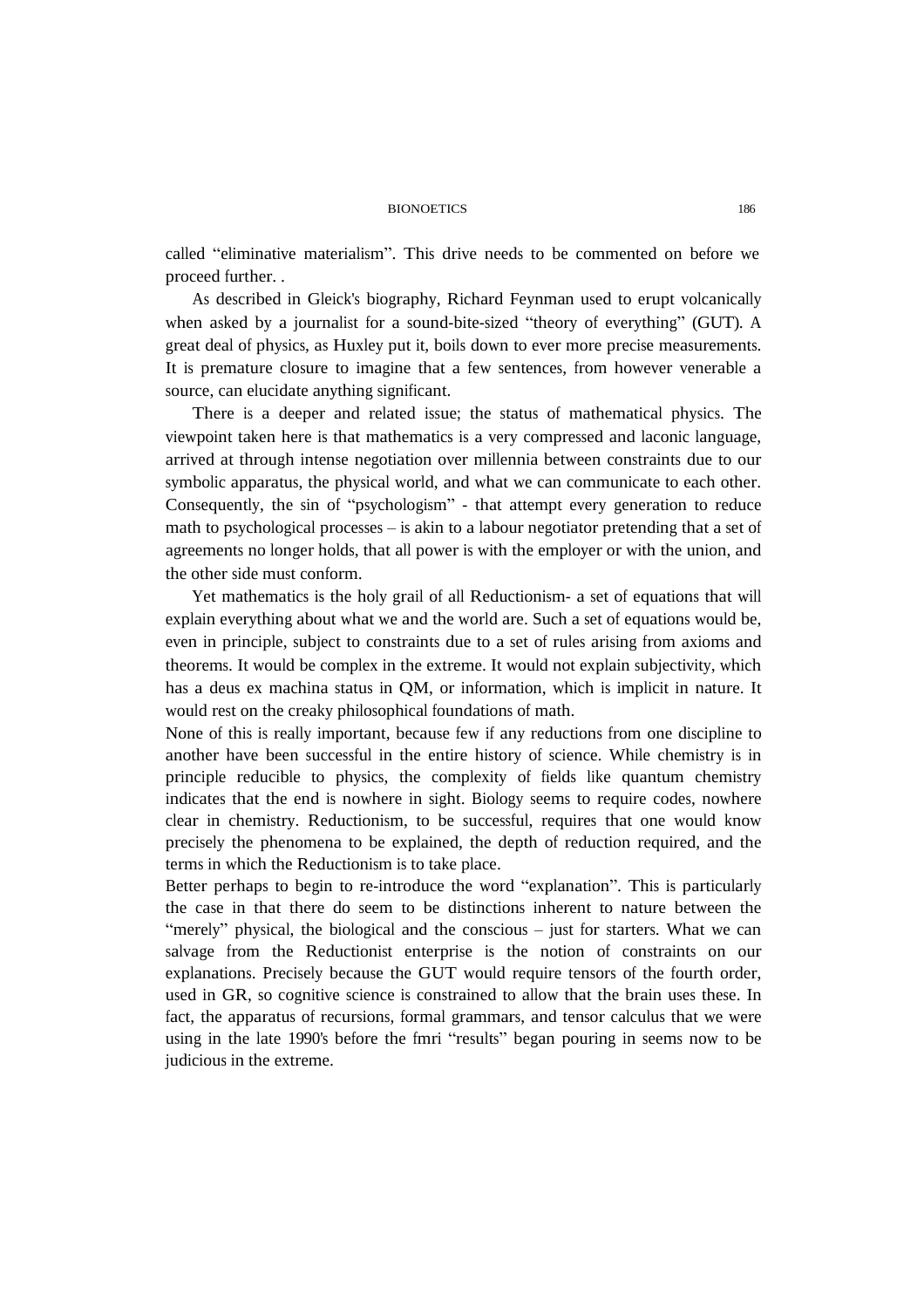With our renovated cognitive science comes an appropriate set of technologies, from HCI (including BCI) to AI to cognitive therapy. That is the most profound benefit from eschewing the eschatological Reductionism of eliminative materialism; we can actually do things with the tools described at the level of finite automata, algorithms and indeed – to some extent – subjective states.

Biology is going through a similar phase to that of the halcyon era in AI, with the \$1k human genome now a reality. Skeptics question whether this computational ethos can really capture living systems, with Conrad Waddinton's pithy remark of 50 years ago that DNA bears the same relation to life as the London phone book bears to the social life of London now seeming prescient. The reply, of course, is that the computational ethos works. The argument of this paper is that it will work only up to a point, and that symbolic functioning introduces into Biology the necessity for a new set of concepts in order to avoid making the same mistakes as AI, exemplified by the SIRI system. In particular, molecular biology needs syntax just as much as AI does.

At the risk of making a new set of mistakes, this paper goes considerably further, if tentatively so. For writers like Goodwin (2001), Lewontin and Rose have argued passionately for a wholly new paradigm in Biology. The answer, as before, is that reductionism works, and that there is no indication that a new paradigm is necessary. Yet certain of the "new paradigm" arguments now seem unassailable; living systems function far from thermodynamic equilibrium, species and environment co-evolve, non-linearity is necessary to describe living systems, and teleological reasoning is necessary not just for the mundane purpose of explain what the heart is for, but to describe how the multiplicity of possible proteins is constrained. In fact, Biology may need an anthropic principle of some sort.

The most extreme position taken in this paper argues that biology needs symbolic and cognitive foundations just as much as "cognitive science" needs biological foundations. Alternatively put, an appropriately chosen set of (meta) concepts can encompass both Biology and "cognitive science" in the wild (to use Ed Hutchins phrase). These concepts, coupled with teleolonomy, the notion that living systems act as if they have purpose, result in a perspective called Bionoetics. It is this writer's hope that, having read this paper, the reader will be convinced of the necessity of taking at least a few steps in the direction proposed by the paper.

There are various striking themes in current biology that indicate its massive ambition ;

Mapping ever mere complex biochemical pathways, which often include sophisticated gene expression networks;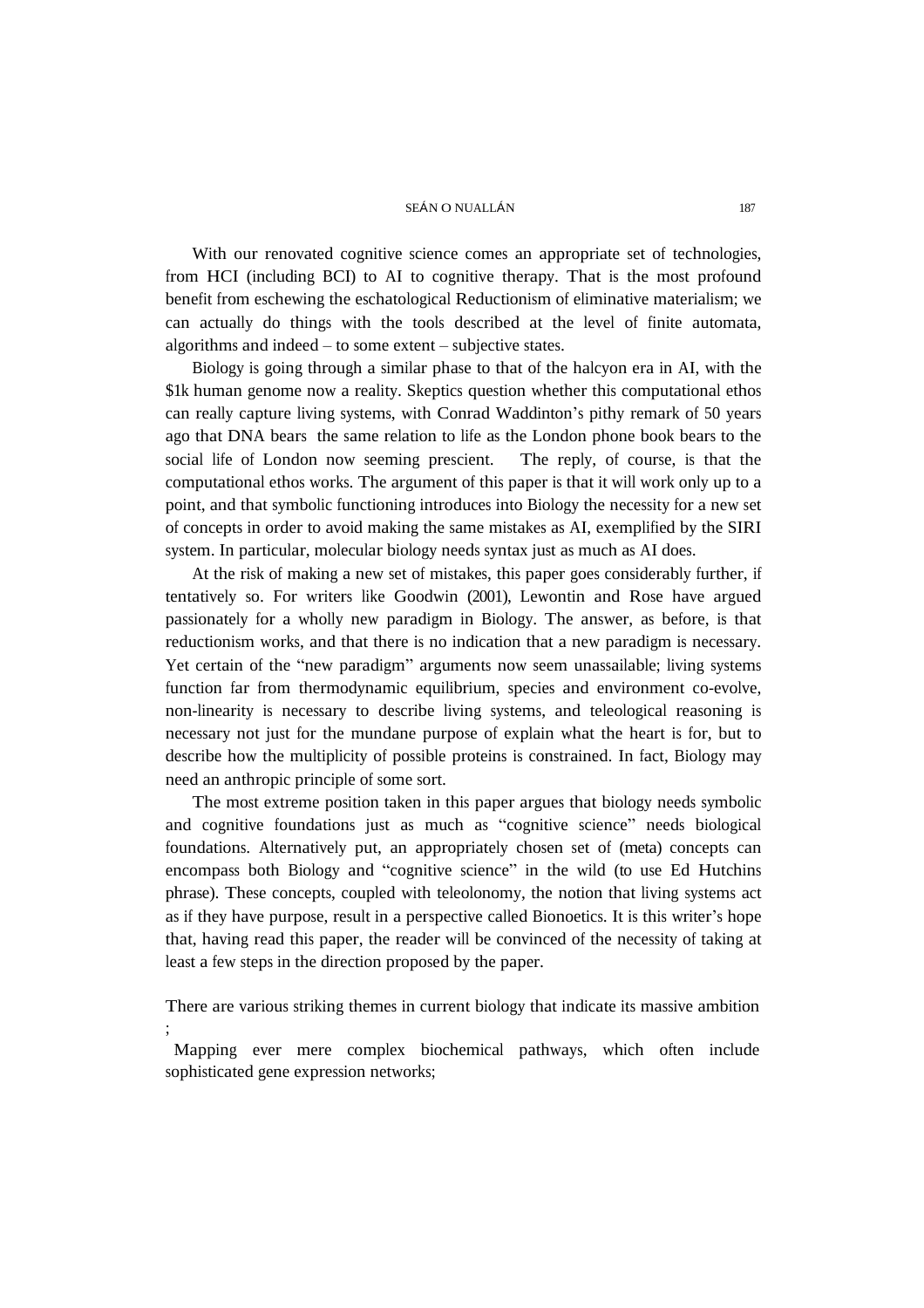Looking at how drugs can be delivered by plotting the mechanical and biochemical nature of the targets with the added impetus of the possibility of using nanoengineering to safely deliver drugs;

Understanding stem cells by factoring in the whole area of epigenetics – and physics, as shown by use of Hooke's law;

(Good Old-fashioned) GOF biology; for example, ever more refined examinations of meiosis and mitosis;

Attempts to look at cancer sub specie viruses, and treat it sometimes qua its physical properties, thus perhaps neglecting the critical issue of aneuploidy;

Much use of biomimicry, particularly in looking at metabolism of cellulose;

Outliers like the aneuploid theory of cancer

To this ambition is coupled relative agnosia about paradigms, not a bad thing if the goal is as pure as explicating a biochemical pathway. Yet this agnosia borders on ignorance (O Nuallain 2008 a); the Keynes remark that anti-intellectuals are unknowingly in the grip of some conservative economist applies a fortiori to biology, which in the absence of theory still has an implicit notion of the gene qua Cartesian homunculus/CPU. The HGP blundered into precisely the same set of errors that natural language processing by computer (nlpbc) had dome a generation before. Sadly, Biology has yet to produce a metatheory/paradigm that will prevent such mistakes recurring, as they just have, with a cost this writer correctly predicted in the tens of billions – at least – to Apple's share price. Yet a few other research and industrial trends can also be pointed out that indicate how working biologists brilliantly make up theory on the fly, as they also show how the legal framework is in a state of flux;

Cancer work on double stranded breaks shows appropriate sophistication in dealing with the interaction between biochemical processes and gene expression, indicating that - given sufficient urgency in the subject matter - common sense prevails (Volcic et al, 2012);

Despite this, the lack of a clear formalism to handle non-homologous recombination – a formalism that a Biosemiotic approach (see below) to gene expression could supply – has made the aneuploidy theory of cancer more refractory than it should be (Pellman, 2007);

The recent Supreme court decisions on the Myriad case makes it urgent that we find a formalism to explicate in full what the informational processes involved in life actually are in a way that does justice to the diverse roles of DNA, RNA, and all other factors;

Provocative work by Pellionisz – who may turn out to be regrettably ahead of his time in genomics as in neuroscience - correctly brings recursion into focus;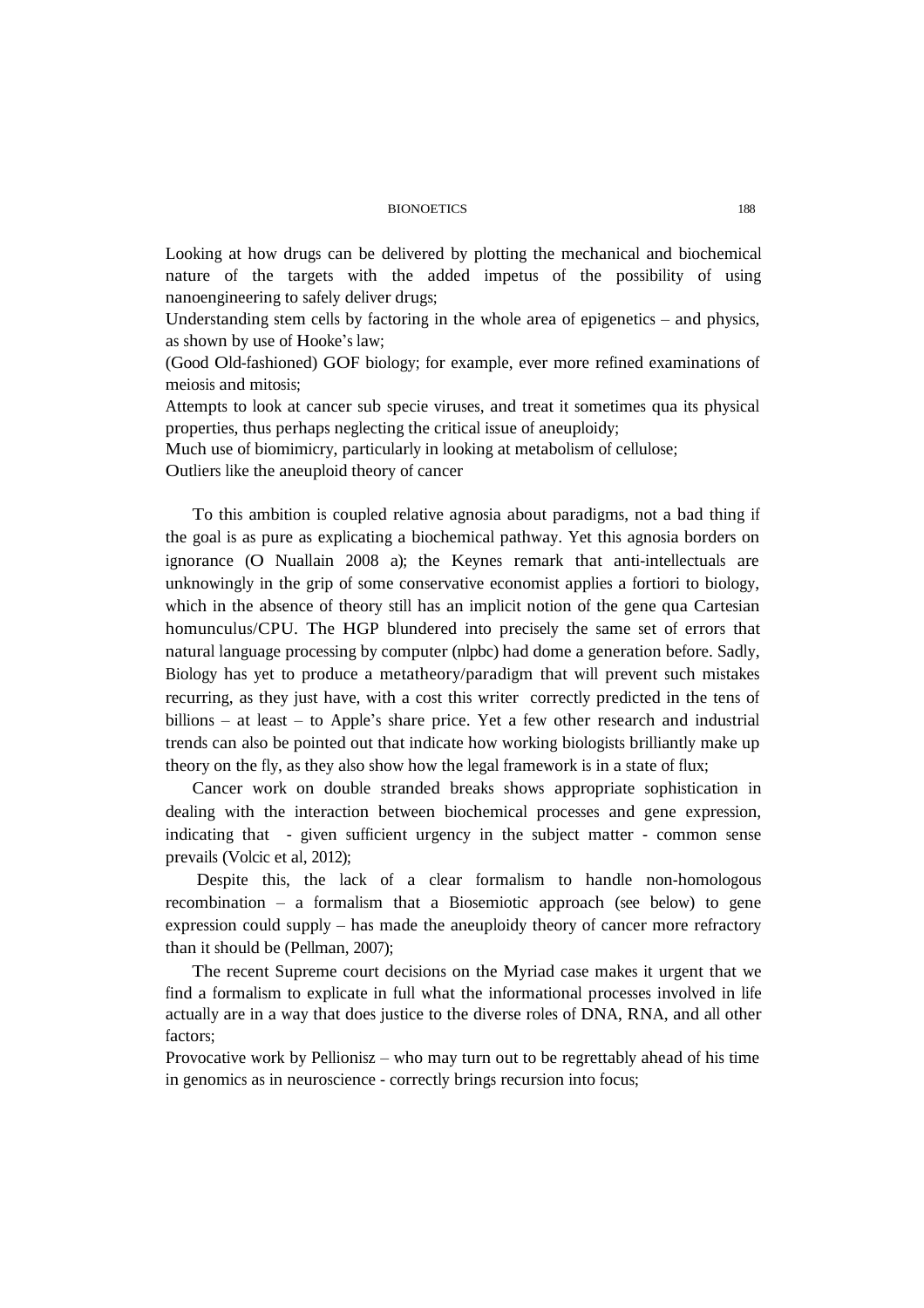It is established at this point even in the popular press (like the NY Times of 2 April 2012) that identical twin studies have indicated that disease markers are relatively inscrutable in the DNA;

The role of viruses in editing DNA may extend even to their effectively creating whole new grammars (see O Nualláin, 2008 a for a tutorial on this) and there are attested cases of endogenous viruses causing speciation in eukaryotes;

Less glaringly, mechanisms like alternative splicing also indicate that our current construction of phylogenetic trees is too simple-minded. Sometimes divergence of evolutionary evidence from morphological and molecular sources leads to ambiguity about how to classify a species (Cohena et al 2005);

The number of mechanisms other than those proposed by Crick's "central dogma", advanced by researchers like Tao Pan is reaching well into the hundreds. Remarkably, it is possible that mai-based cures that like about to be attempted for Hepatitis C (with very promising clinical trials in San Francisco in late 2011) might have been discovered long ago, sans central dogma. The FDA has just given tentative approval to [miravirsen](http://www.santaris.com/product-pipeline/drug-candidates/infectious-diseases)

Many years after the epidemic of Kaposi's Sarcoma, the functioning of SOX is till being teased out; an endonuclease in vivo, an exonuclease in vitro, it is selective or not in its destruction of mRNA in a manner that has yet to be resolved (Glaunsinger et al, 2005, now looks naïve). A new formalism is necessary.

It is clear that Biology needs syntax quite as much as natural language processing by computer (nlpbc) and its protagonists need to avoid future SIRI moments in court. Some of the discussion that follows is an exercise in Biosemiotics. In its weak form, this subject studies nature through the lens of signal and symbol theory; in its strong form, it regards Biology as fundamentally a semiotics science. As such, it regards linguistics as a biological subject. Yet, with the exception of Witzany's work (see my reviews in triple-c), Biosemiotics has unfortunately fallen under the spell of Peircean semiology to the point of ignoring what biology needs from it; syntax and semantics in action.

We can go a stage further and, following this author, introduce a new term called "Bionoetics' which looks at Mind manifest in the interaction of organism, population and species with their environment over time. Considered as focusing on a single human subject, this subject becomes cognitive science; out in the field (literally) it subsumes ethology. Biosemiotics and Bionoetics together constitute something approaching a new paradigm. They allow a creative fusion of the human and biological sciences, while adding a new array of tools and metatheory to biology.

In Bionoetics, we consider the principle unit of study as function over time. In Wittgenstein's classic dictum, the meaning of a word is its use in real life; the scenario we're proposing suggests that we should ignore details of specific proteins and so on as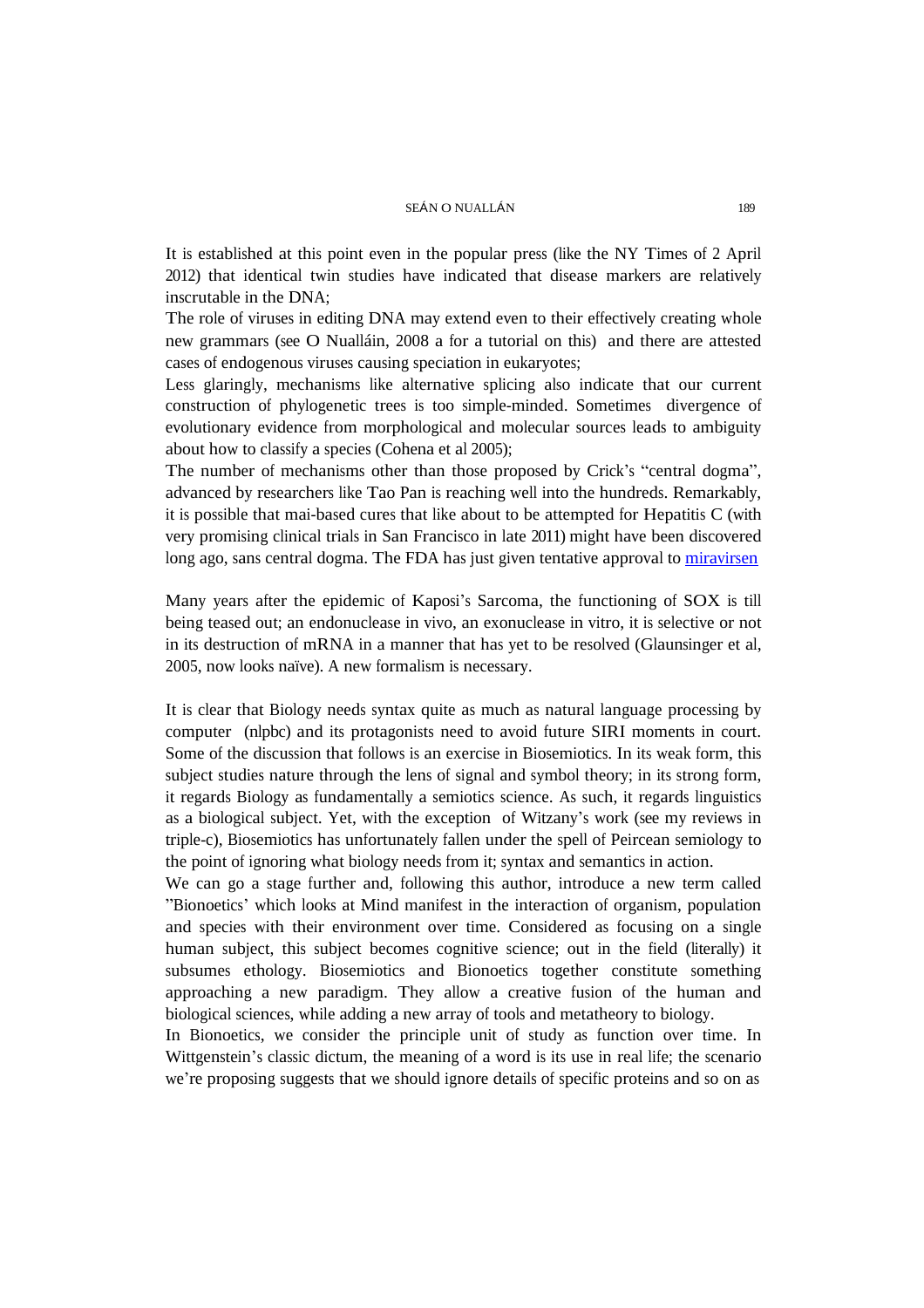irrelevant when first characterizing a process. For example, sequence similarity is not sufficient to propose functioning mimic epitopes; the pioneering work of Rachel Carson and Thea Coburn demonstrated that often there is no apparent surface similarity – whatever about at the quantum level – between the artificial and natural chemical that is being imitated with tragic consequences. Mimesis in nature involves species often using vastly different genetic and biochemical processes to the species that they are imitating in order to achieve an effect that seems similar to its target audience (Moffett, 1995).

# THE SADNESS OF SIRI

The central function envisaged here is a user asking a direction or price question using a cell phone. Speaker-independent digit recognition is already available on many cell phones. The basic vocabulary needed for direction and prices in a specific area comes only to a few hundred words. Many phone apps have been developed to exploit this opportunity; the most high-profile and controversial one is Apple's SIRI.

Apple may have prematurely launched SIRI because of Steve Job's imminent death; the ad campaign for which it is being sued, which features celebrities like John Malkovich, was apparently released very shortly before Jobs' death, and essentially is a rerun of a 1987 Apple video of an ideal for human-computer interaction (hci). Indeed, Malkovich asks his SIRI to tell him jokes. Apple's response to the lawsuit is instructive; they claim SIRI is still in Beta state, and that the plaintiffs had 30 days in which they could return their phones for attested malfunction. In other words, Apple does NOT claim that SIRI works as advertised. The remainder of this section explains why and proposes an alternative; a similar argument will be made later for computational models of gene expression. In particular, it will be argued that the programming language LISP offers several of the facilities needed by SIRI-type systems, and by modeling of gene expression. LISP allows programs and data to have the same form; this is clearly relevant for gene expression. Indeed, the same text in a program can now be a program, now be data. Other advantages are pointed out below. Let's return to the issue of how to do SIRI tasks correctly, and then see where this takes us with the HGP.

The scenario proposed involves a hard-wired speaker-independent vocabulary and context-sensitive uploading of sites particular to the region in which GPS locates the user at a particular moment. This uploading can involve redundant definition of specific words with the phonetic string passed on to Nuance (aka Dragon dictate, which Apple uses for SIRI).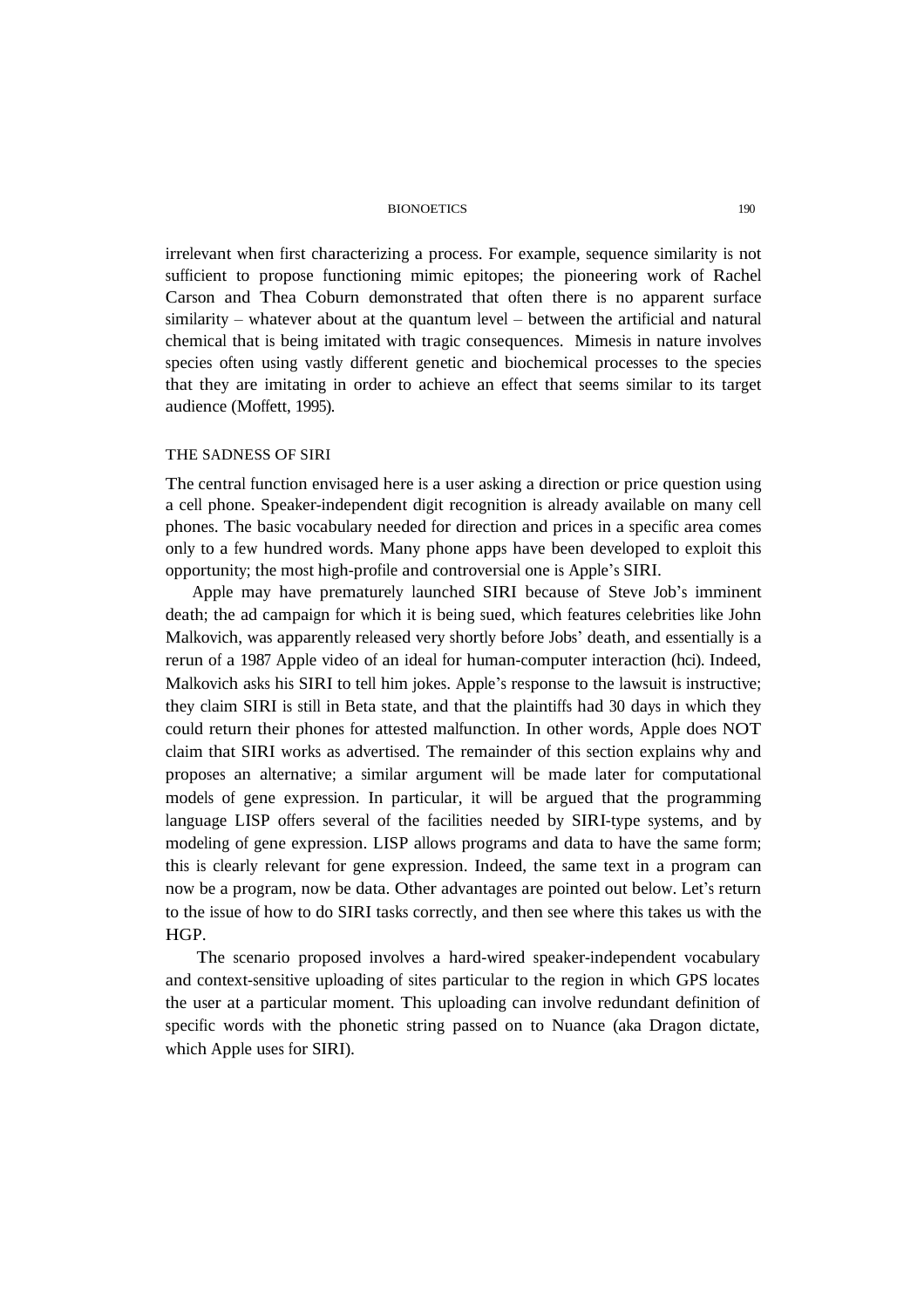Remarkably, speech will actually make the parser more robust. For example, interrogatives in English about location default to "where" plus "object";

Where is the Metropolitan museum?/Where can I find the Metropolitan museum? Both default to "where" and "Metropolitan museum". The same goes for the equivalents in French (ou), Spanish (Donde), German (wo), and Italian (dove). So the parser needs to hear only "Where" and "Metropolitan museum".

Thus, terms like "where" would be hard-wired whereas "Book of Kells" would be uploaded in the Dublin area, and "Metropolitan museum" in the New York area. There are several advantages in this domain of using speech instead of typed input. First of all are the obvious ones; speed, and ease of use.

The speech interface can simply tag all the other words as noise and exclude them from the parse. Indeed, for these questions, a simple keyword system would suffice and this SIRI could do. That is not the case for more complex questions like,;"How much is it to go from Dublin City Center to the airport by taxi vis a vis public transport?"

For this, we need a much more sophisticated parser – and yet it can be done without recourse to a full syntactic parse. We can use the mechanism variously known as the "semantic grammar" or "Att". This allows implementation of a basic structure;

<interrogative word> <noise1> <object 1><noise2><object 2>.....

Here "How much  $=$   $\langle$  interrogative word $\rangle$  $\langle$ noise1 $\rangle$  = is it to go from $\langle$ object 1 $\rangle$  = Dublin City Center etc

The vocabulary envisaged here has the following "cost" words ;English;"What price /How much for" for example;

How much for a pint of Guinness? Or "How much is it to go from Dublin City Center to the airport?"

What does  $\langle \text{noise1} \rangle \langle \text{object 1} \rangle \langle \text{noise2} \rangle \langle \text{object 2} \rangle \langle \text{cost?} \rangle$ 

What does  $\langle \text{noise1} \rangle \langle \text{object 1} \rangle \langle \text{noise2} \rangle \langle \text{object 2} \rangle \langle \text{noise2} \rangle \langle \text{noise2} \rangle \langle \text{object n} \rangle \langle \text{etc.} \rangle$ cost?

In the 1980's, a set of parsers was produced in LISP (for example, Winston et al 1989) that exploited the attributes of LISP mentioned above, plus macros (see my 2008 paper) to provide an elegant formalism for Q+A systems and syntax in general. Let's now consider the parallels with gene expression yet again.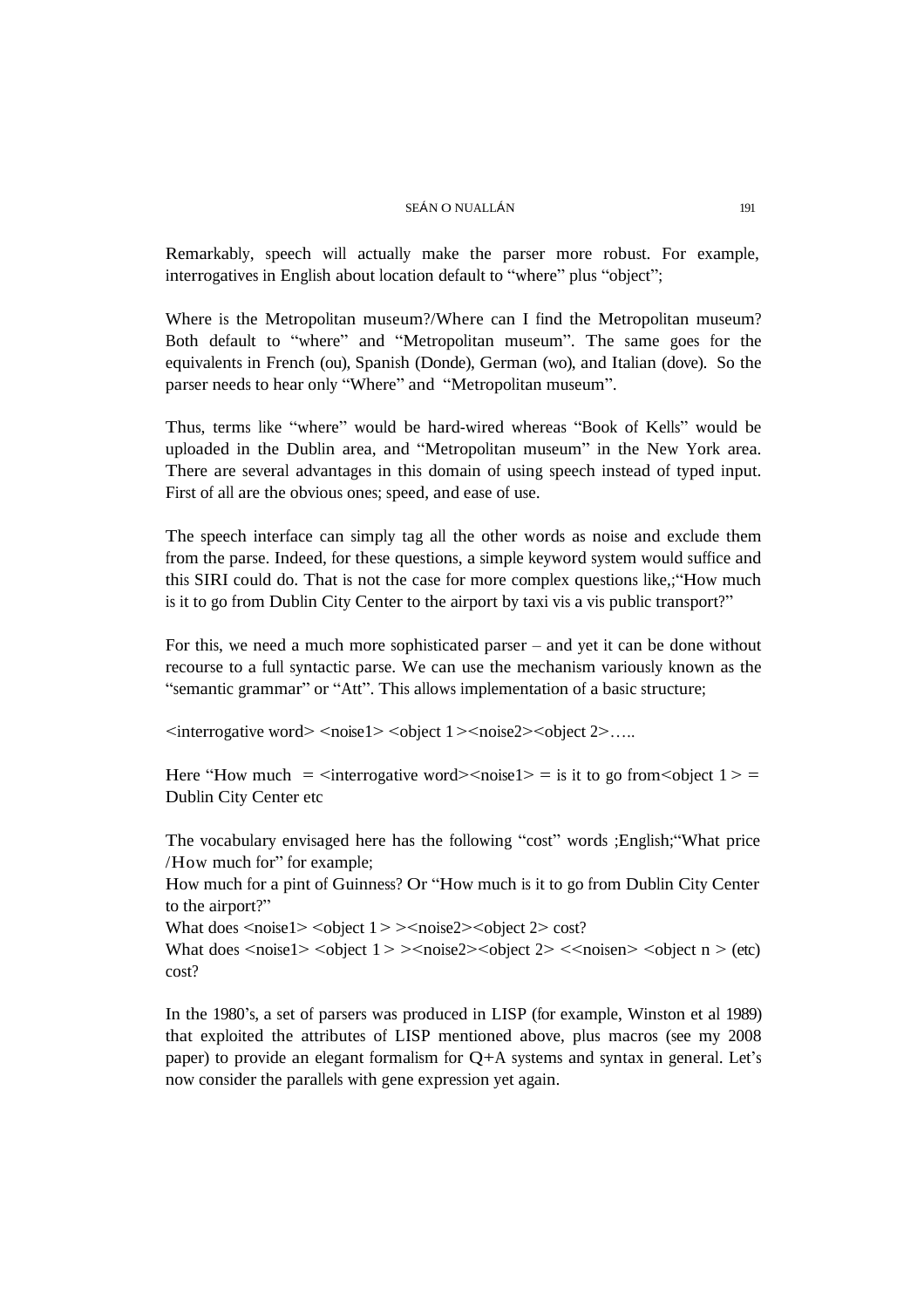GENES AND LISP

One central problem has been the attempt to maintain simultaneously

the definition of the gene as the unit of inheritance the spatial identification of the gene with a string of nucleotides

This essentially corresponds in nlpbc to attempting to perform all the tasks we humans do with language by keywords. That the results of this effort are risible is best attested by the lawsuit against apple for its system SIRI that claimed to "understand' speaker's intent using this method.

We humans use a variety of techniques apart from keyword; syntax, semantics, pragmatics, and indeed leaving information out, the dog that doesn't bark in the night (O Nuallain et al 2007). Similarly, gene expression uses a rich palate of regulons, operators, promoters, transcriptional factors, and so on at the atomic level of strings of nucleotides; at higher logical levels, there are gating mechanisms involving hox genes, syntactical ambiguity involved in alternative splicing, and master regulatory genes. This is all before we start getting into the role of non-dogma mechanisms like retroviruses, and the increasingly active role now seen by the ribosome in selecting amino acids, to take two examples wherein Crick's portentous shibboleth fails to ward off the dark hordes of nescience.

Indeed, if genes are units of inheritance, it is precisely the absence of any sequence of nucleotides that occasionally characterize them. For example, the main distinction between the two finch species scandens and fortis is cultural; it is a song learned from the father without any genetic correlate. So we now must revisit Waddington and note that it is perhaps best to consider inheritance wrt function in the environment as well as changes to the phenotype. For example, melanism, like blonde hair in humans, can be achieved by a variety of mechanisms; field mice may choose to use mc1r or not. Finally, there is increasingly solid evidence of epigenetic inheritance.

Evolutionary theory has been hampered by the fact that the paradigms used have been atomistic; in actual practice, as illustrated in my 2008 paper in BIONOETICS, it is open to evolution to leave an entire alternative sequence of codons inert or not, the better to see how the "hopeful monsters" emerging will functions. The programming language LISP, through the backquote mechanism, allows a facility for modeling this .

Similarly, LISP's object-oriented system (CLOS) allows inheritance so that the multifunctionality of SOX can be easily encompassed. In this paper, we are not going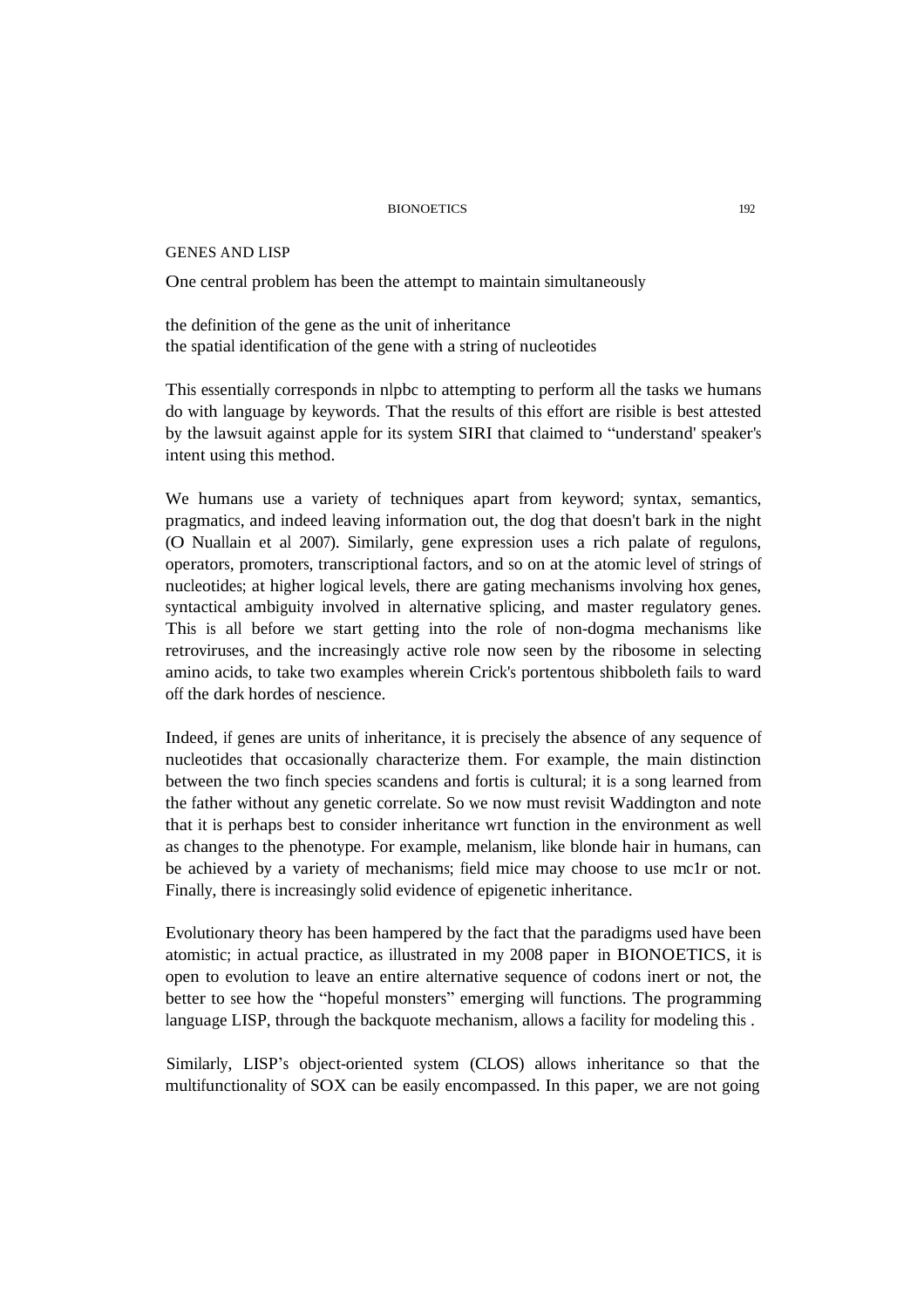to get quite so far; what we're going to outline is a simple example of how a "semantic grammar" can elucidate polypeptide structure.

So let's decouple "gene" and "inheritance". In fact, let's expand our study of inheritance to explicit changes to the phenotype, for which we will seek a causal mechanism within the organism, and modulation of how the organism functions in the environment, for which we'll seek an explanation in terms of informational interaction between organism, population and species in an ecosystem over time. It is unlikely that our concept of "gene" qua inheritance will now be useful, as there is quite simply too much going on to make the inevitably atomistic approach implied by "gene" qua inheritance in any way helpful. We went through all this in nlpbc some time ago; rather, we go through it once a decade or so. The goal of this paper is partly to try and preempt that happening in biology.

Progress in nlpbc in general has been made when reflective people were allowed take the reins and point out that, while a complete solution to the "problem" is never going to be available, we can gain a good overall perspective AND develop good technologies if we resist the temptation to overstate our case. Then the field regresses with fads like the statistics scare of the 1990's, which attempted to do away with syntax and semantics altogether, and Apple's recent farcical attempt to sell a new phone by prematurely declaring victory. The analogy with the HGP hype surely gives pause? At the very least, nlpbc has found out the following;

there are various language tasks, from answering a question to creating a novel, which demand separate consideration;

All these tasks evince different relationships between syntax, semantics, pragmatics, and the lexicon/words themselves as the context is alternately restricted and expanded; the latter to increase informational range and evade reader's tedium by freeing up the range of expression;

There are a range of useful techniques that have been developed; the creator of SIRI apparently did not know that the tasks involved are best addressed by a "transition tree" approach which works on the assumption that the context has been restricted sufficiently for syntax to do some of the heavy lifting in reducing alternative readings normally falling to semantics

Piaget's work (see my 2003 book) was fundamentally epistemology; early in his career, he decided that the essence of knowledge could be gleaned from analysis of the contingent facts of its development. Yet he tried to maintain an objective view of the world; for example, number he saw as an "operational synthesis" between the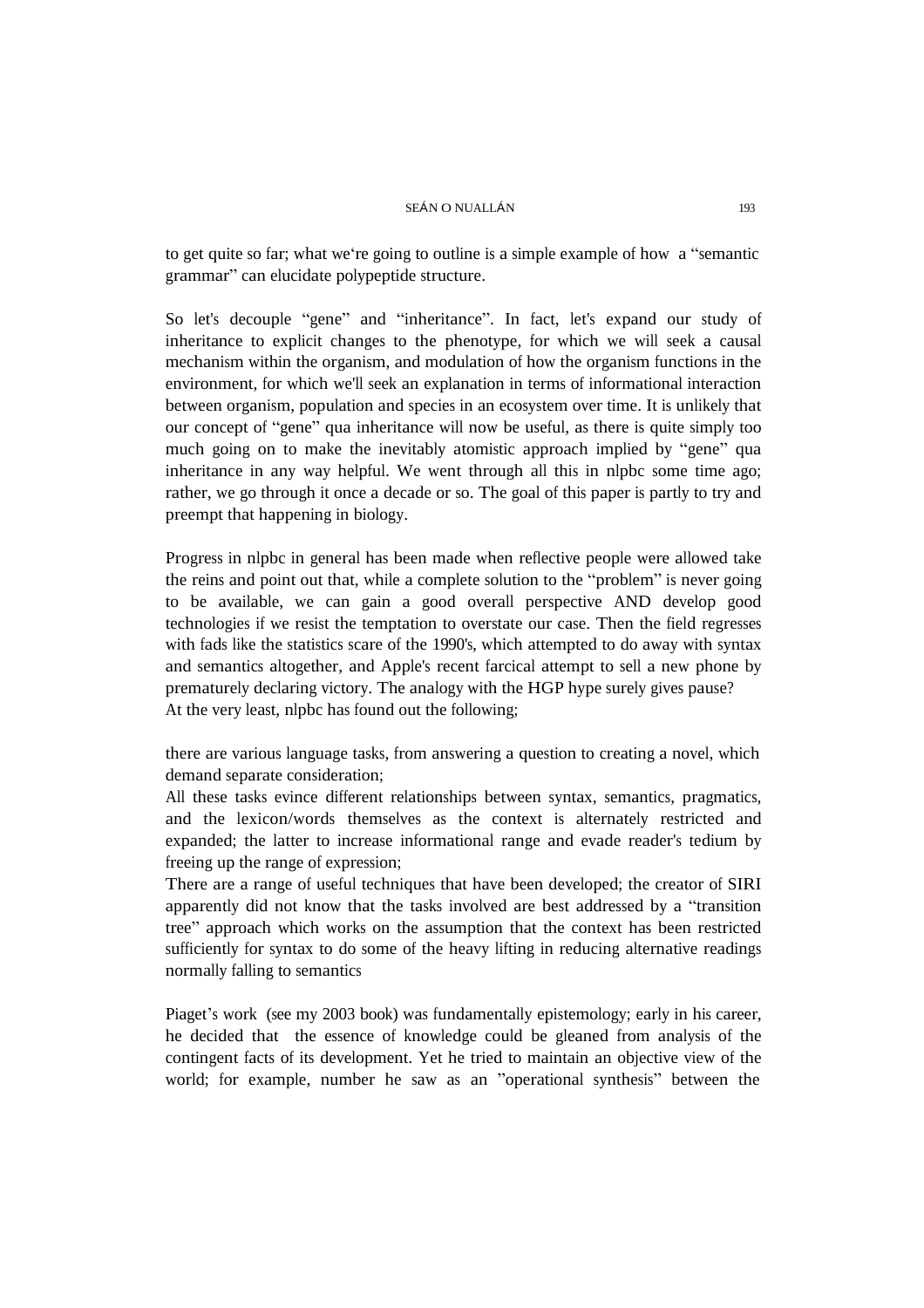operations of seriation and cardination, a synthesis that could come into existence only after "conservation" status was achieved (ages 5-8 approx). Therefore, even a demonstrated ability to count at a much earlier age – by lower animals as well as humans – was not sufficient to convince Piaget that the full concept of number had been achieved before conservation. As a neo-Kantian, he would have been very receptive to the notion of mathematics as a language capable of mediating subject and object.

Modern theorists like Lakoff have extended this line of argument and called for a thoroughgoing subjectivism of number with all the dangers that immediately suggest. My guess is that Piaget indeed has some critical insights – despite his sloppy experimentation. Mathematics has repeatedly been honed to fit with the external world; it is NOT the case that Riemann naively produced a formalism that Einstein exploited, as Riemann was a very sophisticated thinker who was fully cognizant that his formalisms might have unexpected applicability. The initial English translation of Riemann by Clifford made explicit claims about the applicability of non-Euclidean geometries to the physical world. Secondly, mathematics indeed confounds our reason at times; my compatriot George Berkeley made telling points about how we deal with infinities in differential calculus, and such antinomies are skated over thousands of times a day in math classes worldwide.

It has been a mistake in all parts of linguistics – particularly applied areas like computational linguistics – to assume that the distinctions we refer to as "syntactic" and "semantic" will be reflected in explicit, external dichotomies. It was pointed out by Jerry Hobbs, among others, that at a certain degree of restriction of context, many selectional restrictions are appropriated by the syntax from the semantics, leading to the (horribly named but effective) applied "semantic grammars"

Now we come to the opposite move; that of restricting the context so severely that keywords are deemed sufficient (Wittgenstein's labourer saying "Slab!"). It may be said that this is precisely what early NLP (like ELIZA) attempted, and more recently a huge Human Genome Project was sold to funding agencies on the same basis that strings of text/DNA would reveal everything.

So what we're left with - in my humble opinion – is symbolic systems that are tested and evolved over millennia, each with a capacity for recursion (which Piaget failed to acknowledge), and an ability to change the relationships of the component parts (syntax, semantics etc) as context becomes more restricted. Mathematics in particular investigates the space of the rational using this method; it produces quite as many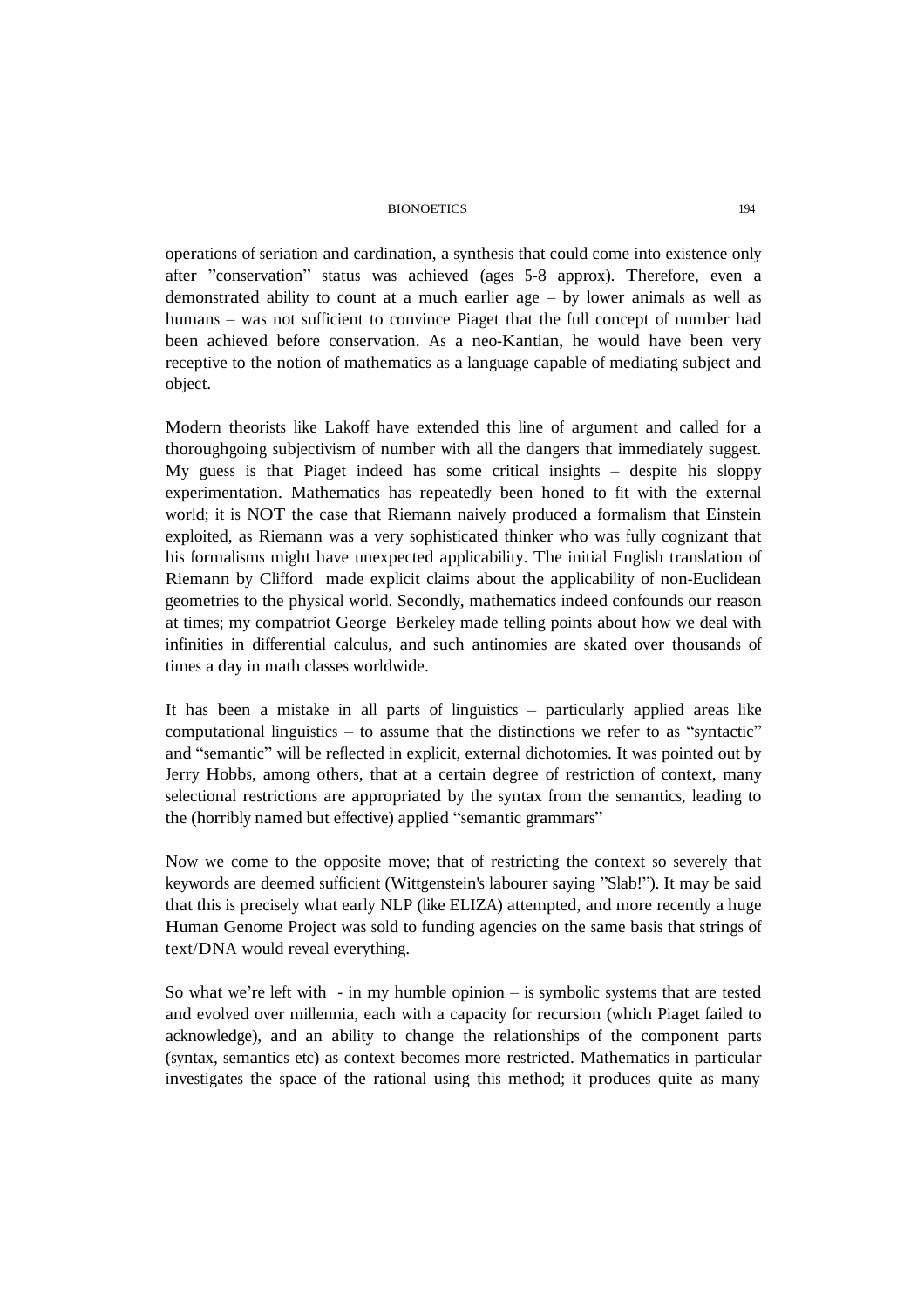beautiful wrong theories as correct theories. What is left is a mystery about how we eventually achieve some kind – any kind – of consensus that our models of abstractions like black holes are somehow continuous with the mathematics that we know works in the real world for something like harmonic oscillators. That is a topic for the next paper; for the remainder of this one, we are going to expand the ideas - so far just sketched – about language and gene expression.

## 2. LANGUAGE AND GENE EXPRESSION – DETAILS

It is now almost universally accepted (Dennett, 1995; Kauffmann, 2000) that terms like "sign", "signified", and "semantics" are appropriate to genetic expression. Moreover, as we've seen, a field called "Biosemiotics" with an associated set of journals has come into being. However, how far can the analogy between genetic expression and natural language production and comprehension actually be pushed? This section first looks at natural language, the best-known symbol system. It considers the various attempts that have been made formally to characterise human language. First, we broaden the context to consider language as one symbol system among others, including the genetic code. We then look at language through the prism of formal language theory before detailing some of the ingenious and thorough formalisms within the fields of formal and computational linguistics. We consider the layers within natural language itself, and that consideration leads to speculation about the role of context. Finally, we return to our original starting-point of genetic expression, and give a prognosis as to the likely progress of this field, as seen from a linguistic point of view. The consequences for biology and medicine are then spelled out. It is obviously vital that genetics learns lessons from the mistakes of another field. Just as the goal of eliciting meaning from parsing of strings of symbols proved infinitely more difficult in natural language than anticipated, so the goal of specifying production of proteins from nucleotide sequences is likely to exercise us for several generations.

# *2. Natural language (nl) and other symbol-systems*

## *2.1 Layers of language and gene expression*

Natural language (nl) seems to share with other human symbol systems like those that have been developed through music and art the following attributes (see O Nualláin, Seán (2003, paper 7));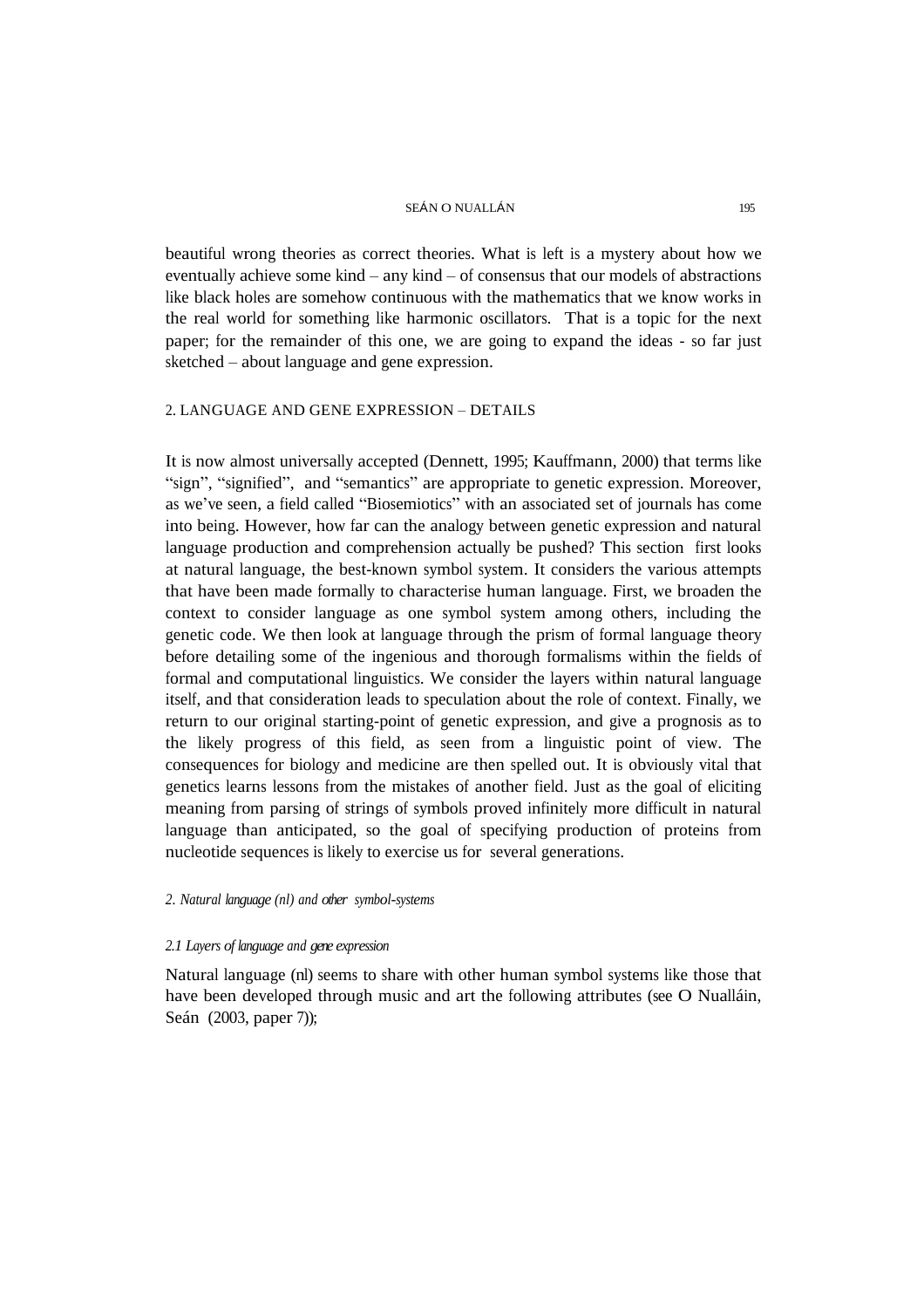- 1. A hierarchical organization, whereby sentences and musical phrases both consist of top-level entities like sentence that can be broken down into subunits like noun phrases to be further analysed into words and so on.
- 2. Formal complexity of a certain degree (specifically for nl, that of indexed grammars,as we shall see), discussion of which will occupy the next subsection
- 3. A recursive structure. I state that (this is an example, because within the parentheses is a full sentence). Doug Hofstadter (1979) famously applied this notion, and that of self-reference, to music and art as exemplified by Bach, Goedel, and Escher.
- 4. Processing within micro-domains called contexts. This shall also constitute a full subsection of this paper, and undoubtedly applies to genetic expression
- 5. Metaphor. For Noyes in the Highwayman, the moon was a ghostly galleon; for Piet Mondrian, a jumble of boxes could be "Broadway boogie-woogie".
- 6. Emotional impact
- 7. The possibility of self-reference. This sentence is false. All Cretans are liars, said the Cretan. Hofstadter (ibid.) argued that Bach died having finally composed a self-referential opus.
- 8. Ambiguity. The importance of this paper cannot be under-stated. The word "egregious" can mean outstandingly good or bad. Alternative splicing in the genome does seem to indicate exploitation of ambiguity by nature at this level.
- 9. Systematicity. We should be able to say "Cyrano loves the 'precieuse'" because, regardless of semantics, we have already said that " The 'precieuse' loves Cyrano".
- 10. Duality of structure (in language, the phonological and syntactic levels) initially established, it is appropriate to predicate of language acoustic, semantic and pragmatic levels. We shall later concern ourselves with precisely how many levels to attribute to gene expression.
- 11. The notion of a native language, the phonotactic details of which become hardwired at the expense of all subsequent language learning. The distinction between "rue" and "roue" is audible; however, many of us enter a phonetic minefield in trying to distinguish "Caen" , and other soundalikes and sayalikes in French, some of which should not be said in polite company.
- 12. Creativity. Famously, we can all produce and understand an infinite number of sentences, as what we learn are underlying principles. The repeated statement of this idea underpins some of Chomsky's reputation.

Of the above, 5,6,7, and 9 seem inappropriate for gene expression; the rest are at least up for grabs. It is appropriate to unpack 10 right now. It is always best to illustrate these phenomena with the aid of antinomial entities, which break the rules we are explaining. The German "zwei" breaks phonotactic restrictions in English. I will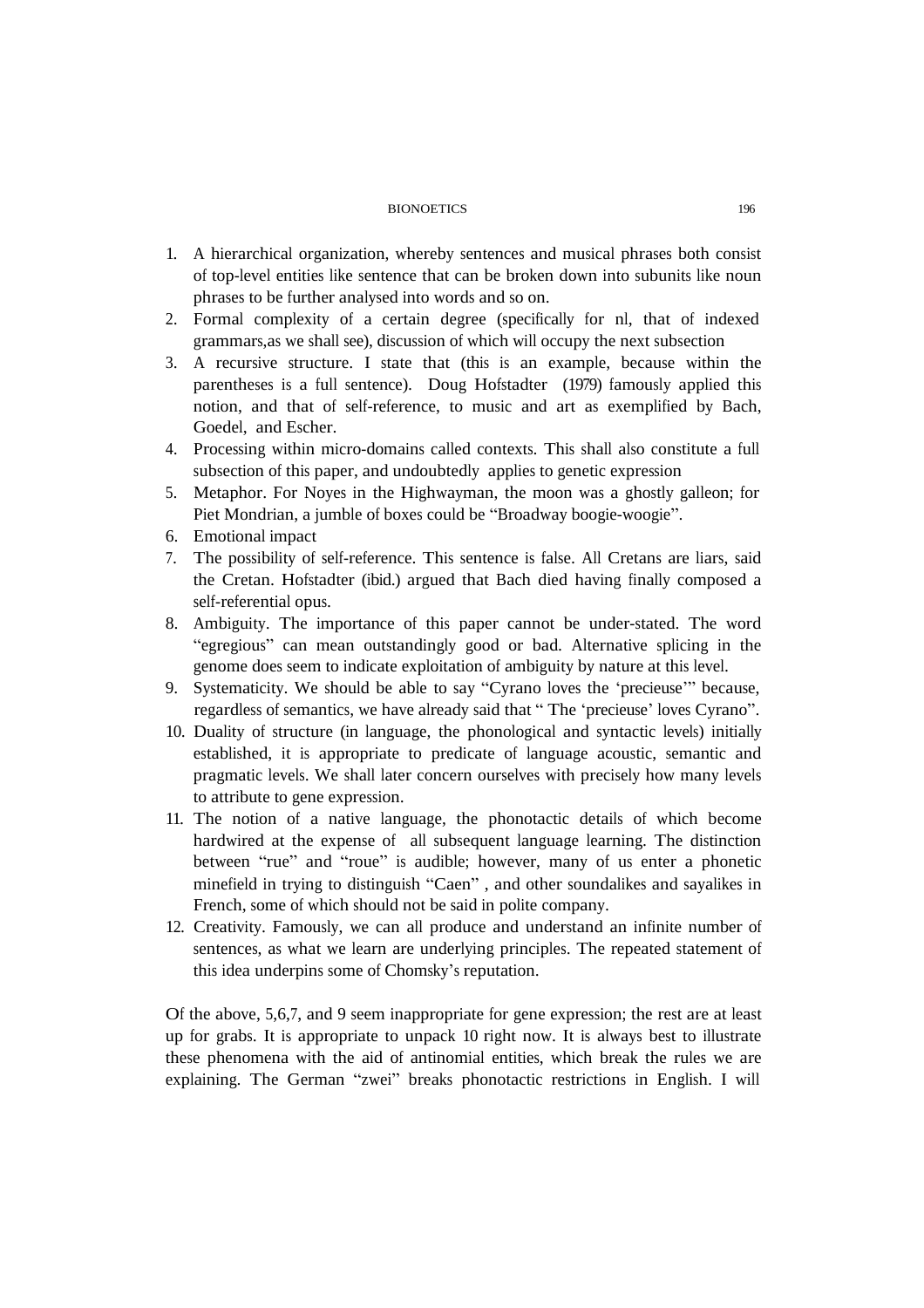currently be breaking a syntactic rule that there is no future progressive in English. Semantic solecisms can be found aplenty in existential judgements about arms in Iraq made by our political elites in the early years of this millennium. Finally, were you to ask me whether I would like to stop here, and I said "yes" without understanding that you might wish to take a break, that would constitute a pragmatic error on my part.

Let us clarify. Phonotactic rules govern combination of phonemes into allowable sound-patterns for each particular language. Syntax deals with allowable combination of words. "Semantics" is a much more complex nexus of concepts. One the one hand, it is about meaning; yet elicitation of meaning often requires recourse to a further level, that of pragmatics. On the other hand, "semantic" formalisms are restatements of linguistic propositions, often in terms of formal logic. So "I got rhythm" may admit of the semantic correlate "Got rhythm  $(x)$ ". How far does that restatement advance one on the way to external "stuff", to "meaning", to specific proteins? There's the rub. It be all that's necessary, or it may be just one step on the road. In general, if context is severely restricted, then restatement in a semantic formalism may be sufficient. In actual fact, syntax, or indeed bare individual words, may be sufficient for full meaning (specification of proteins) if context is severely restricted. The pretext of some of the exaggerated claims that came from the HGP was that context was always so restricted. It is not; we have generations of work ahead of us looking at how nucleotide sequences differentially produce different proteins depending on the metabolic context.

While the spectacle of Connie Chung explaining on primetime TV in 1989 that the genome specified everything we are and could be now looks like a bad joke, it must be said that many diehards still have an eschatological hope that full nucleotide sequencing will reveal all. For example, Nick Campbell in Nature reviews Genomics in February 2004 states that biological development is readable in a deterministic manner from gene sequences. Similarly Goodman et al (2005) imply an aspiration to hardcore genetic determinism. So the "one gene-one enzyme" paradigm of Beadle et al (1941) lives on.

In a sense, genetically transmitted diseases can show that the Word can be misspelled when it takes flesh. The inherited disease familial dysautonomia arises from a singlenucleotide mutation in a gene called IKBKAP (Ast, 2005). This corresponds to the phonotactic and orthographic levels in human speech and text; "Next" and "nest" are similarly different. Likewise, at a lexical level, Tay-Sachs is caused by a misspelling of nucleotides. At the syntactic level, Bcl-x, which governs cell death, can be alternatively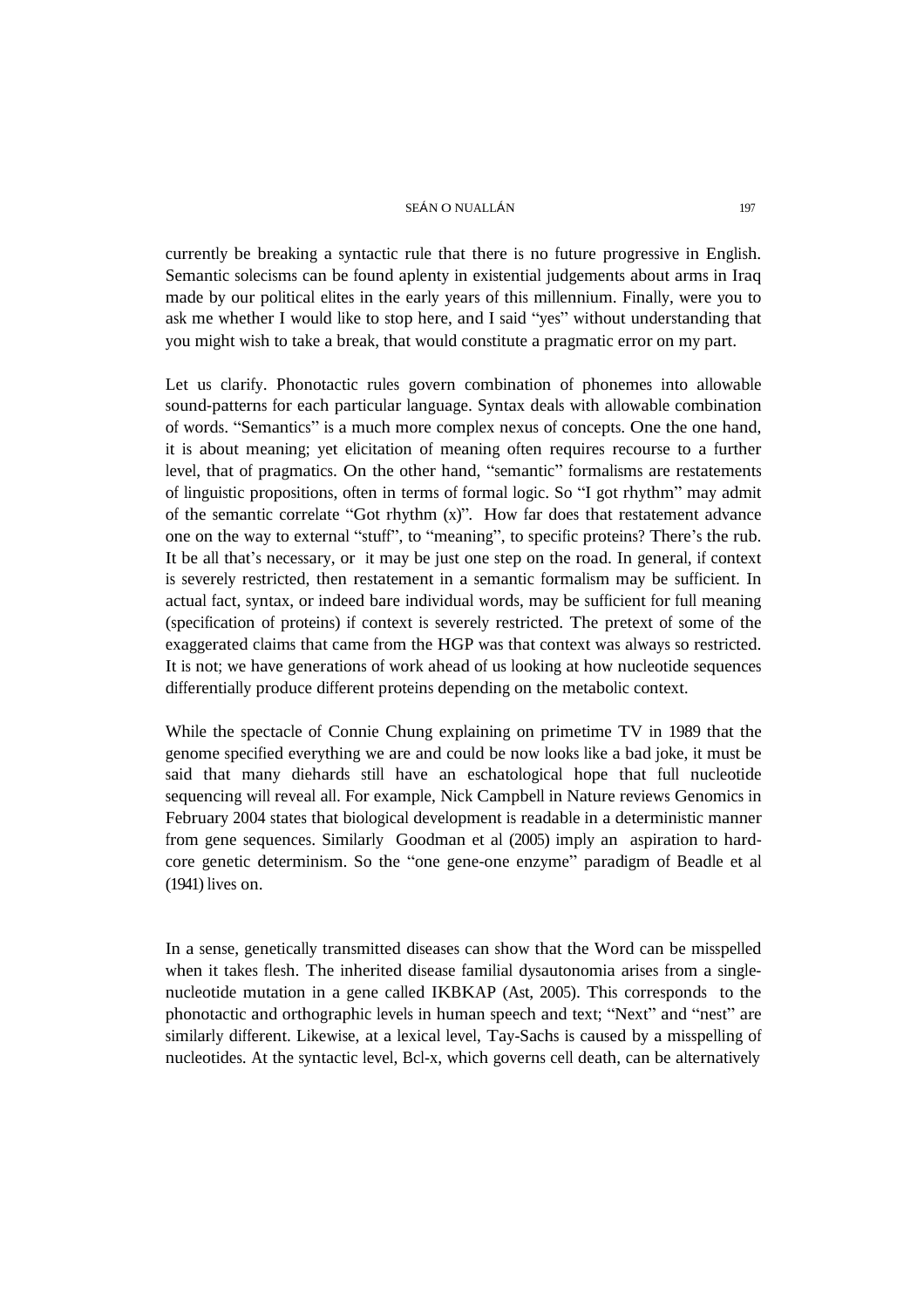spliced into Bcl-x (S), a promoter of cell-death, and Bcl-x(L), a suppressor thereof (ibid).

A linguistic analogy to this is the AI classic

The robot saw the hill with the telescope.

So did the robot need ocular aids to see the hill, or was it looking bare-sensored at an observatory? Does "with the telescope" attach to the robot or to the hill? This is structural ambiguity; to be more specific, it is a problem of prepositional phrase attachment, which needs access to the semantic or a deeper level to be resolved (despite the heroic efforts of current research at UC Berkeley by Dan Klein and David Hall to solve this with synta). The nature of this layer has not yet been established for the genome.

Strohman (2000) argues, with respect to the possibility of such a layer, that there exists a mesoscopic layer between the genome and phenotype wherein complex organisational states can exist and where there exist networks of regulatory proteins capable of organising patterns of gene expression and much other emergent cellular behaviour in context-dependent ways. In a later summary, Strohman (2003) refers to classic work by Veech et al. (2001) that established that the rate-limiting enzyme controlling which genes are on or off is a function of the entire mesoscopic system. In particular, different enzymes will be used to do the same tasks in different contexts.

And yes, semantics in natural language has proven almost that messy. In O Nuallain (2003) and passim below, this author contrasts the early Wittgenstein's HGP-like sunniness about the prospect of a neat semantic description for language taken as a whole with his later wholesale rejection of that idea, and his insistence that language could be processed only within microcontexts that he called "Language games". So is the case also for gene expression.

Let us summarize the elements of the proposed analogy between the genome and natural language. Nucleotides, the four letters, spell words, the twenty amino acids. These get linked together into chains of varying lengths, the proteins which can be words (let's allow some recursivity), phrases, or sentences. Occasionally, in natural language, we happen on words, phrases, and "collocations" that are (almost) unambiguous in meaning. Technical terns like "Trilobite", "formaldehyde", "fratricide" and proper names like "Thailand" are examples. Collocations include "media circus", "team effort", "world record", and so on. These are low-hanging fruit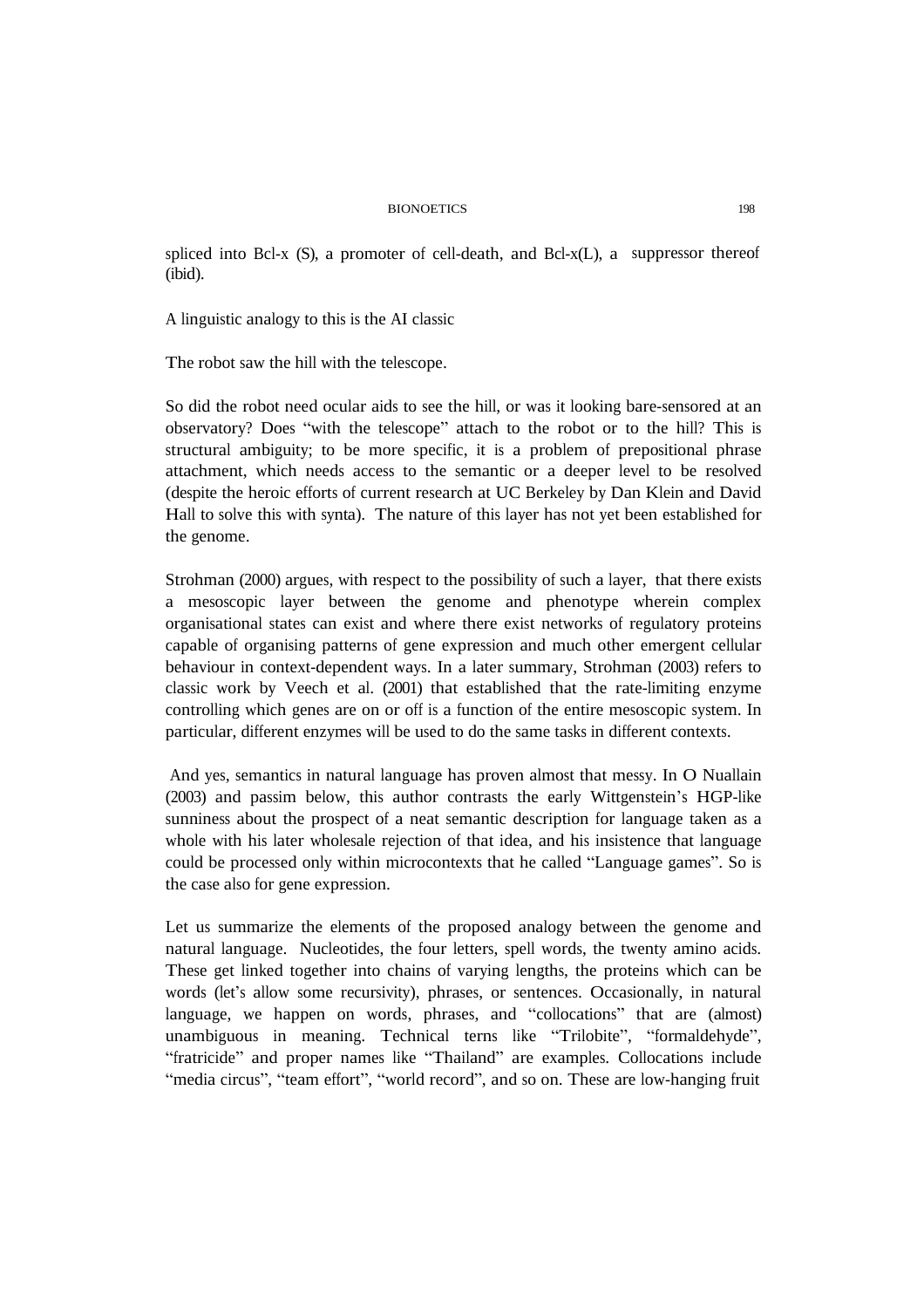for natural language-processing computer programs. Interestingly, they are almost context-independent, in that they have only one widely-used metaphorical meaning that is distinct from a little-used literal meaning. In the extension of this analogy, the HGP picked up only technical terms, proper nouns, and perhaps those collocations which are radically context-independent. So it should come as no surprise that only 2% of diseases currently admit of a straightforward genetic explanation.

Jacob et al. (1962) focussed over a long period of time on the work of regulatory genes in their concept of "operons". These genes were a key to unlock the actions of a set of other genes, which for example would generate trytophan. Regulatory genes, in turn, were switched on and off by proteins. So genes can be turned on and off to respond to the environment.

As summarized in Carroll (2013) p 501, we get a schema that lends itself gratefully to LISP;

Structural gene – encodes structure of protein eg an enzyme.

Regulatory gene – governs expression of structural gene

Repressor – turns off enzyme production

Operator – acceptor of repressor

Operon – set of Structural genes governed by common repressor and operator and usually involved in a common biochemical process.

Let us now revisit the analogy between genome and langauge , which includes "context" qua the environment. Gene expression now includes feedback loops. We effectively need a new HGP for every context that organisms encounter.

Strohman (opera cit) expands on these points. The expression of the genome is regulated through biochemical mechanisms that sense the bioenergetic state of the cell. In particular, the metabolites NAD and NADH and other synoptic signals represent instant by instant changes in the bioenergetic status of the cell. Changes of metabolites like fatty acids and glucose result in differential gene expression through binding to transcription factors. Strohman wishes to stress the consequences for progress in biology and medicine. Metabolism can be altered by environmental factors like sedentary behavior as by gene mutations like amyloid production. Alterations in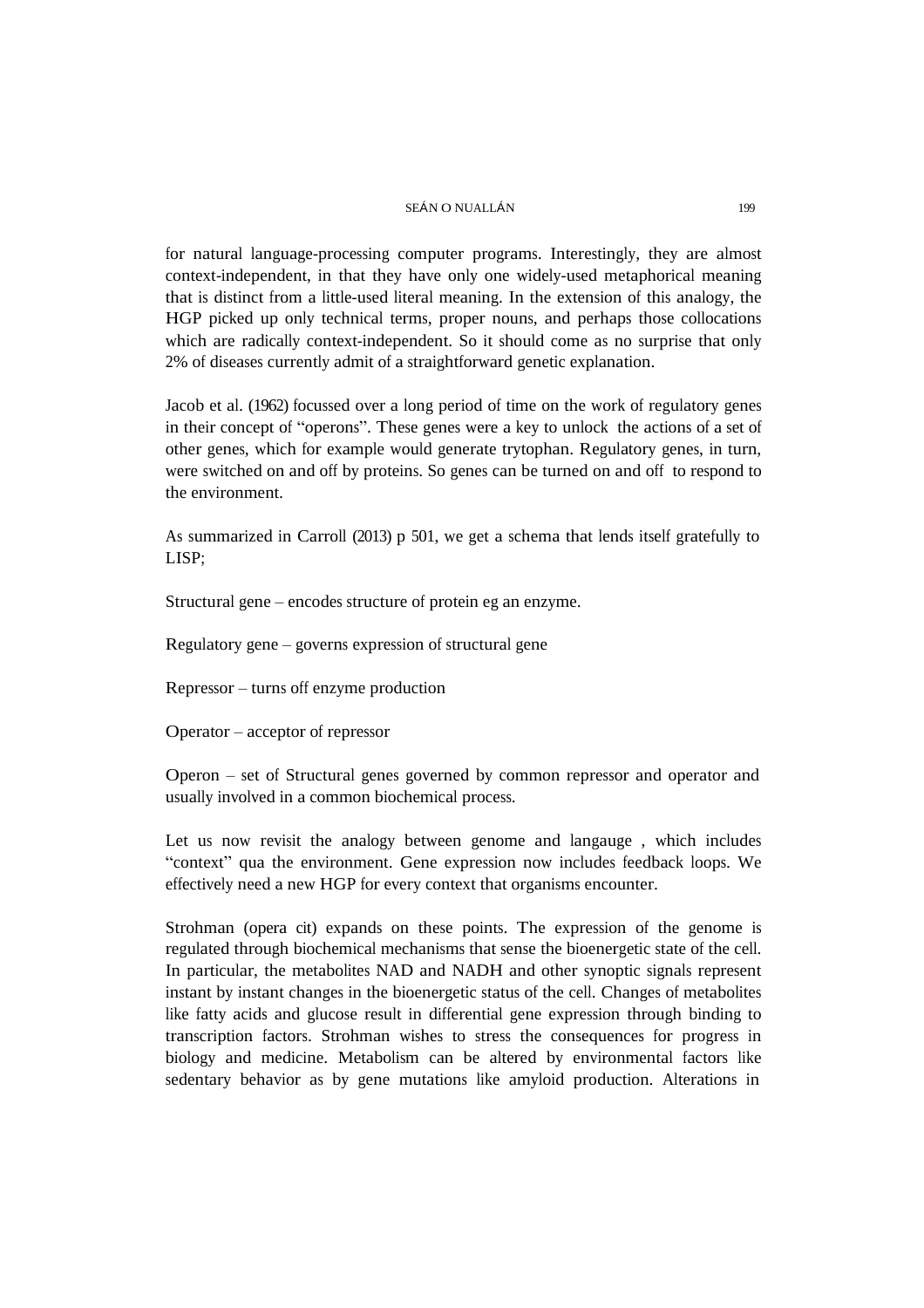metabolism, in non-syntactic phenomena, are the proximate cause of disease, and cures can be sought without interfering with the genome, or formal language.

Specifically, he argues that gene expression may be regulated by NAD dependent histone deacetylase via epigenetic marking of chromosomal histones as during the life extension resulting from caloric restriction. Again, context affects meaning of a language string in the linguistics analogy. (Let us emphasise that the major problem in nl processing has always been ambiguity).Secondly, he continues that alteration in protein amount or structure, as in dystrophin or amyloid may alter the rate of metabolic reactions resulting in an altered phenotype. Finally, posttranslational modifications like phosphorylation modify proteins. The rather messy picture that is emerging reminds one of NL semantics, and indeed of life itself

Strohman is also attempting an oblique attack at the central dogma of molecular biology; the deterministic, linear, uni-directional, and encapsulated path from DNA to phenotype. Specifically, he wishes to frame the relationship of genotype and phenotype in terms of a complementarity between genetics and dynamics, between the language as a formal system and the context, to use the corresponding linguistic terms. He unpacks and extends Waddington's (1966) notion of the "epigenetic landscape" by proposing linkages and feedback loops between the DNA, phenotype, proteins, environment, and behaviour. Kaufmann (2000) remarks that this nexus of gene and environment must be kept at a very specific state, the "edge of chaos", for maximum creativity to occur. Therefore, behaviors might be genetically assimilated to give Lamarckian effects without violating the central dogma that Waddington desired; alternatively, as in the case of the scandens finch on the Galapagos, birdsong might become entirely learned down the patrilineal line if emergent properties from the nexus of organism and environment decides that this is a more economical way of storing it than imposing it on the genome.

Formal Language theory and NL formalisms.

Derek Jarman's classic short film about Wittgenstein proposes that he was nostalgic for the days of "The ice"; clear, lucid theories of language that he later eschewed, perhaps coincidentally (or not) after living for some time in this author's native island of Ireland. . This is particularly the case as there are deep and beautiful connections between formal language theory, set theory, and computability. The Chomsky hierarchy posits languages of different levels of formal complexity. At the top level, level 0, are languages that can be modelled by non recursively-enumerable sets. The next level, level 1, features languages that are recursively enumerable. Both of these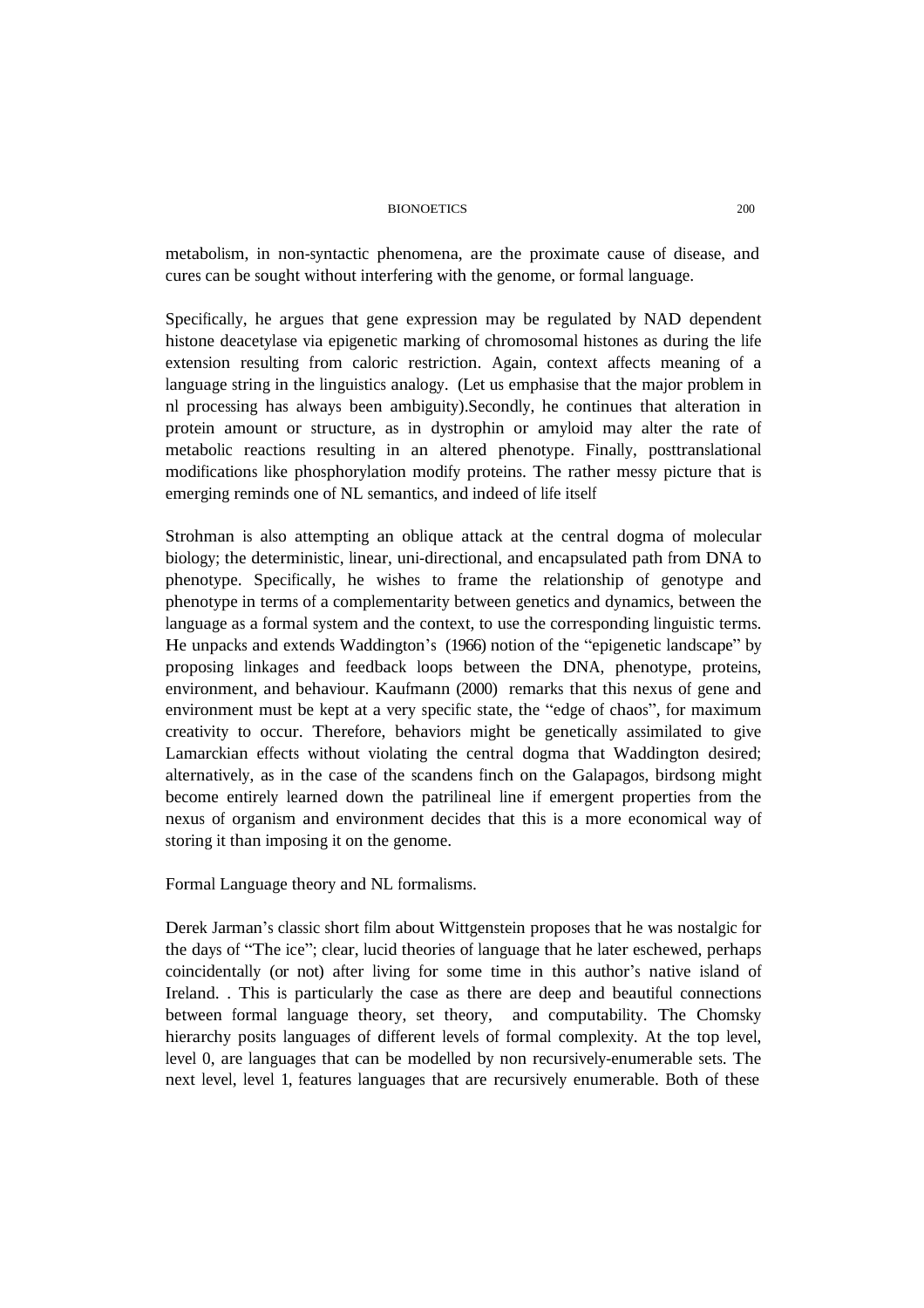types of language, and the automata that generate and recognise them, are too powerful to be appropriate models for human language. Level 2 languages are generally also considered too powerful to be adequate models for nl; however, Shieber (1984) adduced evidence that Swiss German included constructions that only formal systems as powerful as level 2 could handle. (Partly because Swiss German, even more than other languages, is a set of disparate dialects, this result has never been fully accepted in the linguistic community). It cannot be proven that any randomly chosen level 2 language can be recognised in finite time; likewise, computational problems at this level cannot have posited of them a solution in finite time. These connections are reminiscent of the unexpected connections between fractals and chaos; a priori, there is no reason to anticipate this type of phenomenon.

The final explicitly recursive level, level 3, is the consensus location for nl. Even Swiss German can be handled by a relatively trivial addition to level 3 called indexed grammars. Level 3 is also called the level of "phrase-structure" grammars. It is illustrated by sentences such as "The mat, on which the cat sat, which Séamus made, is in the hall" where we need agreement between subject and its verb often at a considerable lexical distance. We describe such agreement using the mathematical expression (a^nb^n); Swiss German apparently needs constructions like (a^nb^nc^n). Even a<sup> $\Delta$ </sup>nb<sup> $\Delta$ </sup>n constructions cannot be handled with any degree of elegance by level 4 grammars.

Of course, we are uncertain as to where the genetic code lies in this schema. Phenomena like alternative splicing indicate that there is some degree of ambiguity, and thus complexity. Hox genes indicate a degree of hierarchical organization, context-sensitivity as defined in the terms of the Chomsky hierarchy (see O Nuallain 2003) and long-distance dependencies, indicating that perhaps the phenomena Shieber remarked on are present also in the genome. In any case, the HGP treated the Genome as if it was similar to the parody of language apparent in the patternmatching programs of the 1960's. Lisp programs were programmed in these systems with preprogrammed scripts like "I have problems with my x", to which they would reply "Tell me more about x". It is likely that parsing the genome is infinitely more complex than this.

There has been much superb formal and computational linguistics since the 1960's, though the general problem of parsing any arbitrary sentence in any arbitrary natural language and extracting meaning therefrom remains inviolate. Thus, 100% accurate machine translation will forever remain a pipedream. The original so-called Chomskyan "revolution" which at least had the virtue of adding the rigour of Chomsky's teachers to the area, was attacked with respect to its dichotomisation of "syntax" with a "black box" called "semantics". In particular, the early Chomsky had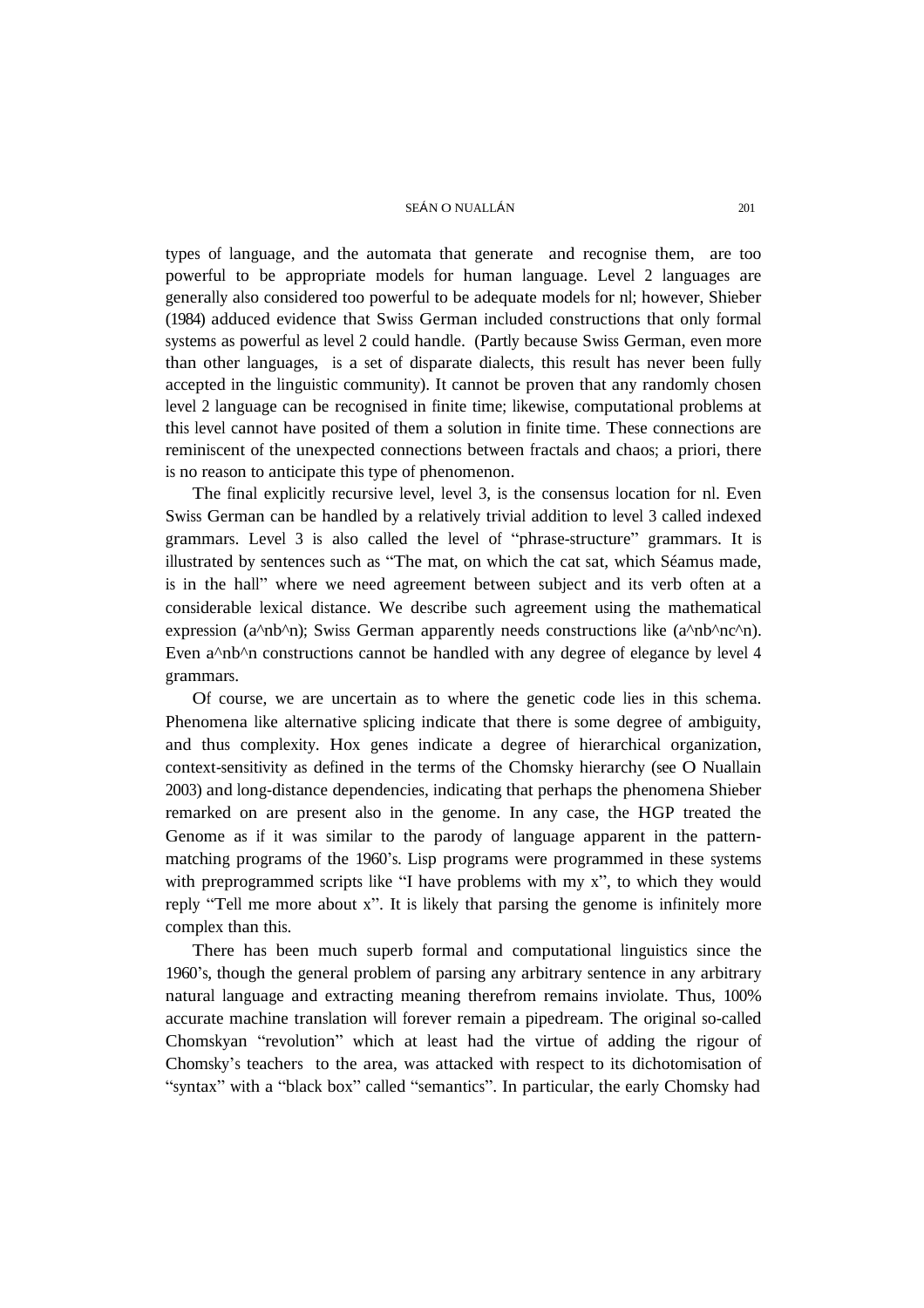difficulty with the manifest difference that could be wrought by a quantifier like "some" in the two sentences "Formal linguistics is nonsense" and "Some formal linguistics is nonsense". Thereafter, at one extreme, formalisms like categorial grammar shifted the burden to the lexicon; therefore, the lexical item's (or gene's) possible syntactic and semantic roles were assumed encoded in it. It is likely that genetics will plumb for a formalism like this, even though others like lexical-functional grammar are manifestly superior for language. Chomsky's later X-bar predilection is in keeping with the MIT tendency to impose more on the lexicon in the manner of categorial grammar.

Compositional semantics demanded that the syntactic components should each generate expression in a semantic formalism like lambda-calculus, which could then be summarized through processes like beta-reduction. The resulting output, corresponding to the "meaning", was initially presumed to require no further parsing despite its opaque nature. However, the formal semantic analysis of a sentence like "Would you like to keep quiet for a moment?" in whatever semantic formalism does not constitute its meaning in any real sense. That requires pragmatics; the perlocutionary impetus of the statement in pragmatic terms is a request for silence, not an expression of the speaker's pleasure.

Yet nl processing (nlp) made massive strides for some time; indeed, it is fair to say that an asymptotoic state was reached in the early 1990's. Syntactic parsing is a textbook affair; the national software registry allows downloading of many useful tools. Type 3 grammars are well represented by systems like the Alvey natural language toolkit. This system maps a huge subset of English onto lambda calculus, a semantic formalism whose origins reveal much about the origins of formal computational theory. A process called beta-reduction makes the resulting output more economical. What then? Well, for each specific application, as is mentioned below, the words to be used must be implemented as separate Lisp objects and taught how to interact with the semantic formalism. We are right back to square one; the omni-pervasiveness of context. Likewise, even the best natural language generator systems like Charon has difficulty in formalizing the interplay of linguistic and conceptual elements. Absurd claims dating back to Schank's (1975) work have not helped and perhaps quickened the tendency within genetics to use what looked like a happy language metaphor. It behooves us to look at context more closely.

# **CONTEXT**

While "culture" has claims to be the most confusing world in the English language, even its meaning will depend on context. "Context" is much talked about, and very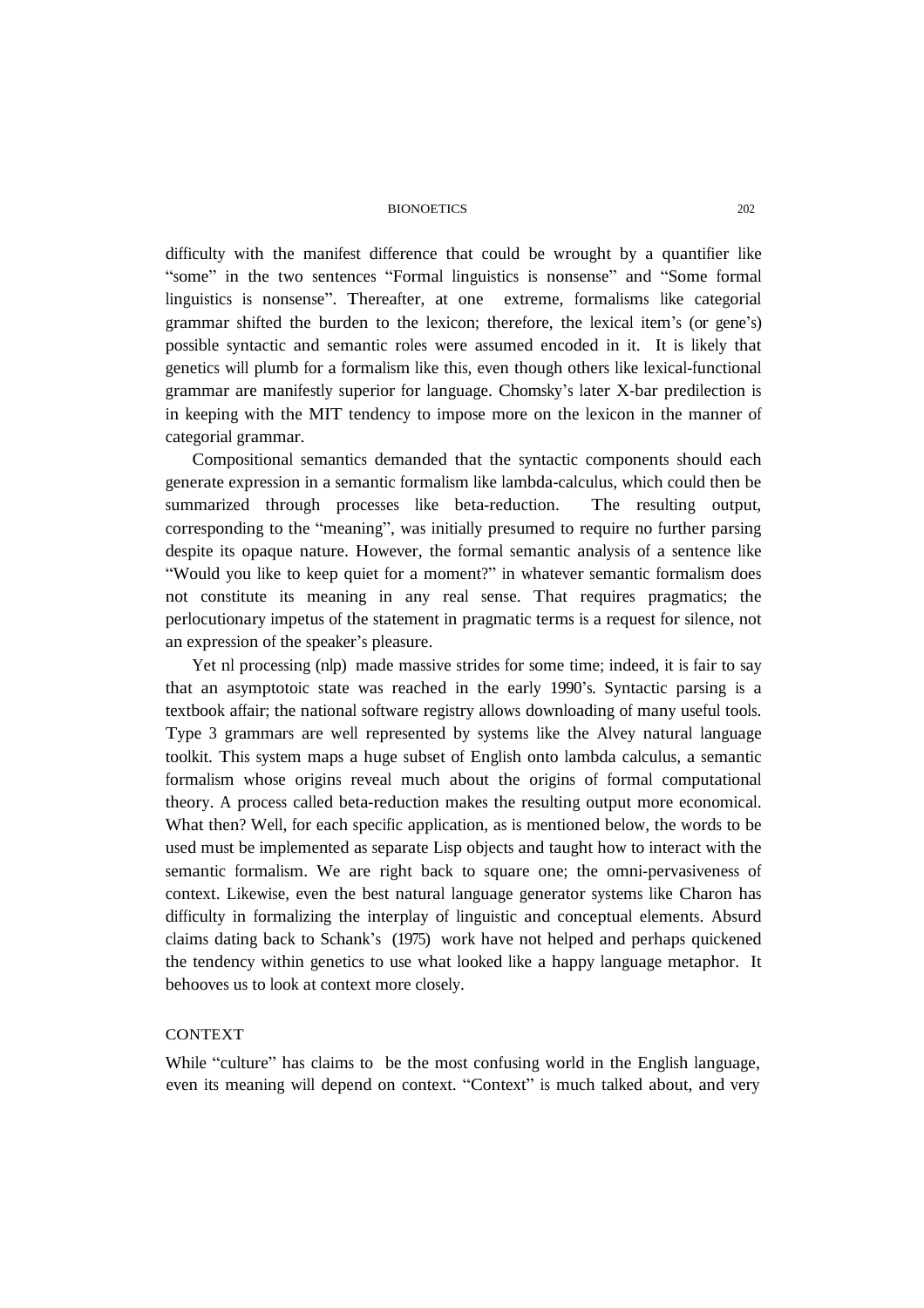little understood. Even the most naïve PR person knows to complain that his egregious statements are being taken "out of context". We have gotten little distance with this term in decades of nl by computer, despite everyone understanding what it is in folk psychological terms. What then is the prognosis for gene expression in context?

Perhaps context can best be introduced by considering the project of the early Wittgenstein (1922), hinted at above. Wittgenstein sought a grand unified theory (GUT) of language. He argued that what was out there in the world was "Sachverhalten" states of affairs. The world, he argues, "is all that is the case". The Sacverhalten could be decomposed into Tatsachen, simple elements. Language, he argued, consisted of propositions that could be decomposed into atomic propositions. Atomic propositions could be mapped on to simple elements by what he called a "private language", idiosyncratic to everyone (Think of it as the instruction set of a computer). Wittgenstein later repudiated this "Tractatus" idea of language in favour of one that gave a pre-eminent role to context. Language, he argued, should be considered in context; language-games like guessing riddles, playing chess, and telling jokes should be the focus of study. Otherwise, he argued, one ended up asking ridiculous questions in language like "What is a language"? To spell it out, one is already immersed in a language-game as one formulates the question, and one cannot bootstrap oneself up to an objective perspective.

Wittgenstein (1967) presses the attack at this point. Language is like a city, he opined, with warrens in old sections contrasting with the rationally laid-out modern thoroughfares that are analogous to scientific discourse in language; we have seen his compatriot Witzany compare these to introns and exons, respectively. The process of interpretation of the language is going to be vastly different as one goes from one section to the other. Relatively clean types of interpretation that even the HGP could support will work for the modern section, but not for the warrens. Of course, Wittgenstein should not be our main source here. There is plenty of other evidence for the hypothesis that language does not admit of a single method of analysis and, by extension, that we need to be very careful about positing a monolithic type of gene expression.

Even allowing for the Stalinist bias he was forced to impose on his writings, Vygotsky (1962) can responsibly be interpreted as arguing for different evolutionary roots for thought and language. Thought can be discerned in animals' problemsolving; language originates in signalling-systems like birdsong. Piaget's (1972) monumental research oeuvre gave pride of place to "operational knowledge"; conceptual and motor knowledge whose origin is an internalisation of our interaction with the world. For Piaget, language is a form of operational knowledge; Vygotsky, probably more correctly, would emphasise more the autonomy of the linguistic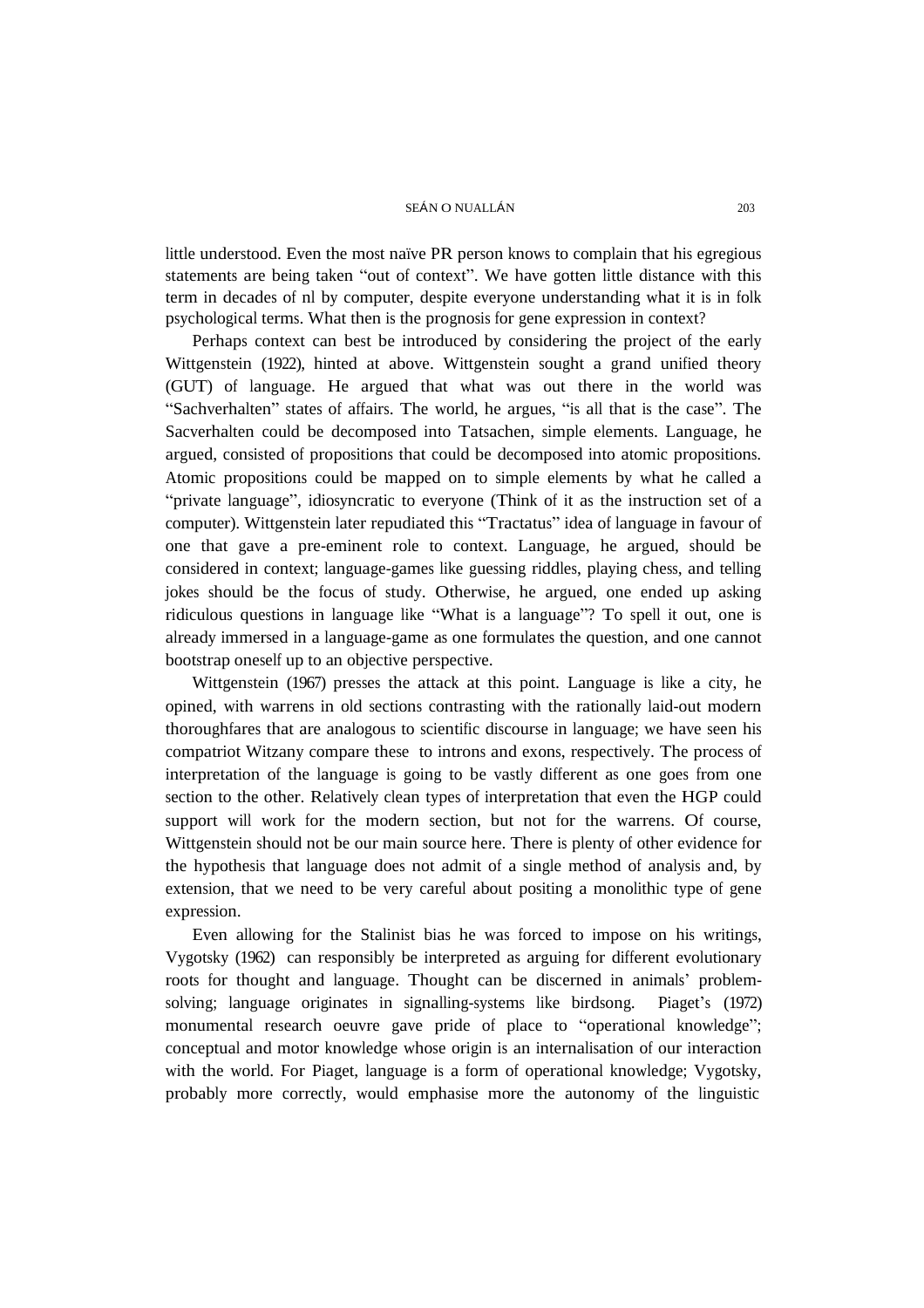apparatus. (Indeed, the loss of reputation that Piaget has suffered perhaps can be ascribed to his stubbornness on this point, which made him vulnerable to the Chomskyans as Cognitive Science developed. His most prominent intellectual heir is ironically the renegade Chomskyan George Lakoff, who does not acknowledge Piaget's influence).

Again, the musings of two deceased psychologists may be of less than urgent interest to readers of this book. Yet their speculations gain impetus from a survey of the successes and failures of nlp, and particularly machine translation (MT). Talented researchers like Nirenburg (Nirenburg et al, 1991) and Roger Schank's students (Schank, 1975) implicitly followed the path of the early Wittgenstein, as they sough the Holy Grail of MT; fully automatic translation between human languages by mapping onto a set of language-neutral logical atoms and then mapping from these atoms onto target text. So, for example, we go from "Is fear mé" in Gaelic through a formalism like Schank's conceptual dependency, which claimed that all meanings could be expressed in a set numbering in the low teens (it varied) of logical atoms and we output a Gallic Muddy Waters "Je suis un homme" in French.

Both Nirenburg and the Schankian school later saw the error of their ways, and began to produce effective systems that worked within specific contexts. In particular, Schank borrowed a concept from Piaget via Frederic Bartlett of the "script", a stereotyped set of actions. So there is a script for entering a restaurant, for diplomatic visits, for earthquakes, and so on. Again, the parallel with Wittgenstein's "languagegames" is striking. The later Schankian systems (Schank et al, 1975) were surprisingly effective within micro-contexts; yet, as we have described above for the Alvey systems, the Schankian logical primitives have to be mapped to specific words in the microcontext (for example, "open", "ask", and "sit" in the restaurant example) for processing to occur. Nirenburg's altogether more detailed work began to distinguish between generally available semantic distinctions (we always consider whether entities are living or not) to context-dependent ones (is that a cheesy teenage song, or not?). Our own work (Ó Nualláin et al., 1994) confirmed this as we used the Alvey tools to construct visual scenes on a screen on the basis of nl input.

Let us recap. All processing of language, and indeed all cognition, is contextual (Ceci et al, 1994). (Indeed, this author would argue (2008 b) that the cognitive role of self is to prevent information overload by keeping contexts separate; the alternative is mental illness. We narrate to ourselves continually to prevent this). The relationship between syntax and semantics was at least addressed in nl processing by computer (nlp) (Lesmo et al, 1985) and needs to be in genetics. Contexts, at first blush, seem to be idiosyncratic interactions between linguistic and operational knowledge, which require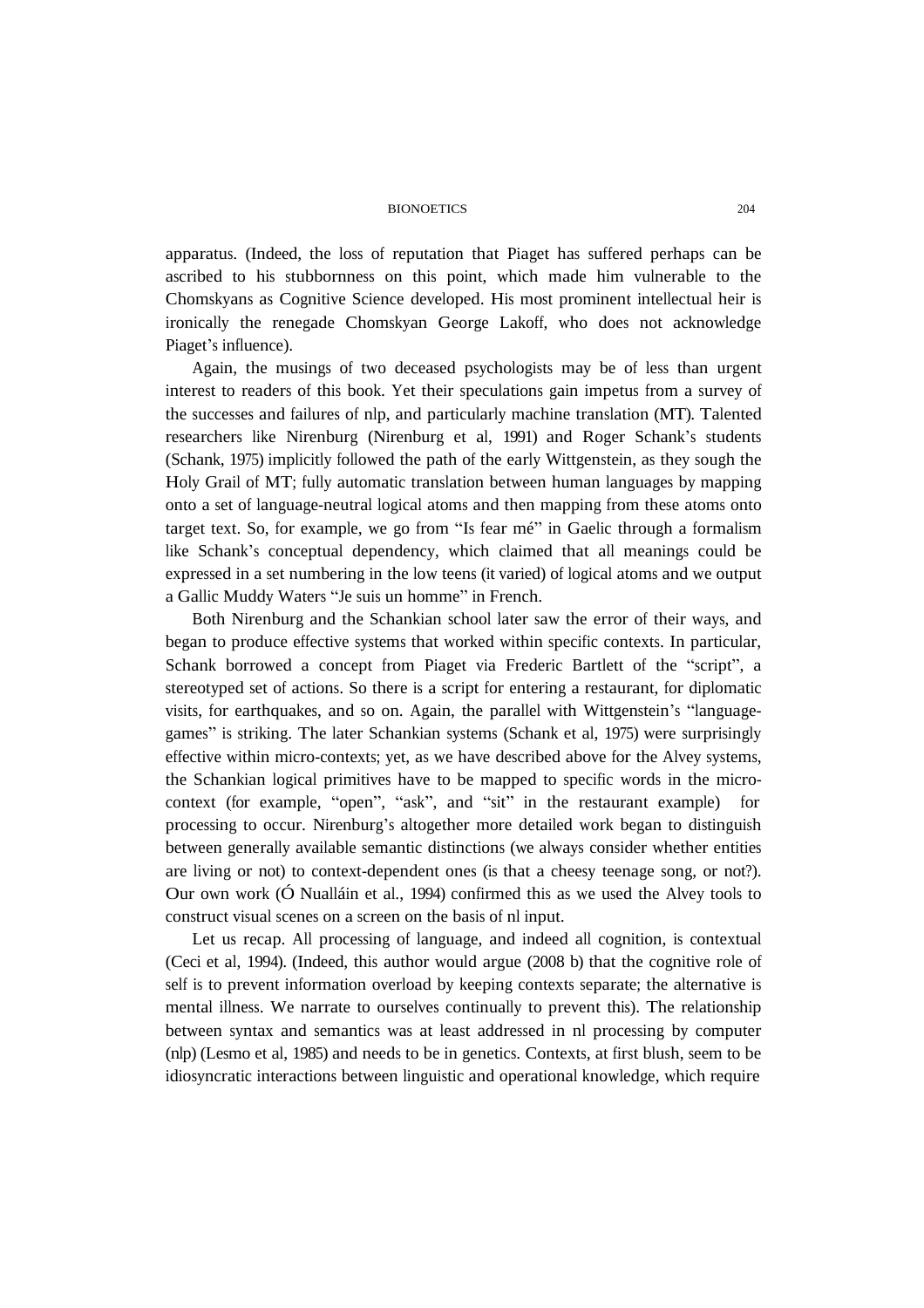knowing the precise relationship between the words (the genes) and semantic formalism (the metabolic context) in order for correct processing to occur (in order to predict what proteins will be generated). It is likely indeed that all of this holds for genetics; access to entities like perlocution seems to demand knowledge of oneself as the object of another's wishes, and therefore consciousness, and is not relevant to genetics.

Cognition is also massively hypothesis-driven, and it is likely that every act of geneexpression draws in some way on the experience of the whole organism. We can distinguish in language between acts of context-determination, which don't involve any but generally available semantic primitives like +-alive, and processing within contexts where there is interaction between context-specific primitives and words. It is not unreasonable to expect such phenomena in genetic expression. Yet there is a deeper consideration still in language and context with which we will close this section.

Any language processing act involves evidence from orthographic/phonotactic, lexical, syntactic, semantic/operational, and pragmatic sources of knowledge. The classic "pipeline" model sees information travelling strictly from left to right in this schema. So we assemble sounds into words, parse the words syntactically, add some semantic interpretation, and finally take into account where we are in the discourse, what the interlocutor is expecting of us, and arrive at an interpretation and/or course of action. However, as argued in Jackendoff (1987) and elsewhere, interactions can be a great deal more complicated. The letters "I L Y" in a certain context, that of a marriage proposal a la the famous scene in Anna Karenina, can result in a rigorous business contract with punitive buy-out clauses. For Wittgenstein (1967), a labourer saying "slab" was being quite linguistically sufficient in the circumstances of a construction project; he wants a slab, rather than to discourse on the geology of the material. So we can have connections from the orthographic or lexical straight to the pragmatic if context is sufficiently restricted.

Specifically, context seems to deform the layers of language as it becomes restricted in much the same way that gravity deforms space-time as one approaches the surface of a planet. At a level intermediate between reading the New York Times and I L Y, semantic relations are appropriated by the syntax in "semantic grammars" used for natural language interface to public services. The HGP worked on the assumption that the context was always going to be sufficiently restricted for single words to work, and therein lies its failure. It is a valuable lexicographic tool, and therein lies its success. However, we also need syntax, semantics, discourse pragmatics, and enumeration of contexts if nl is anything to go by.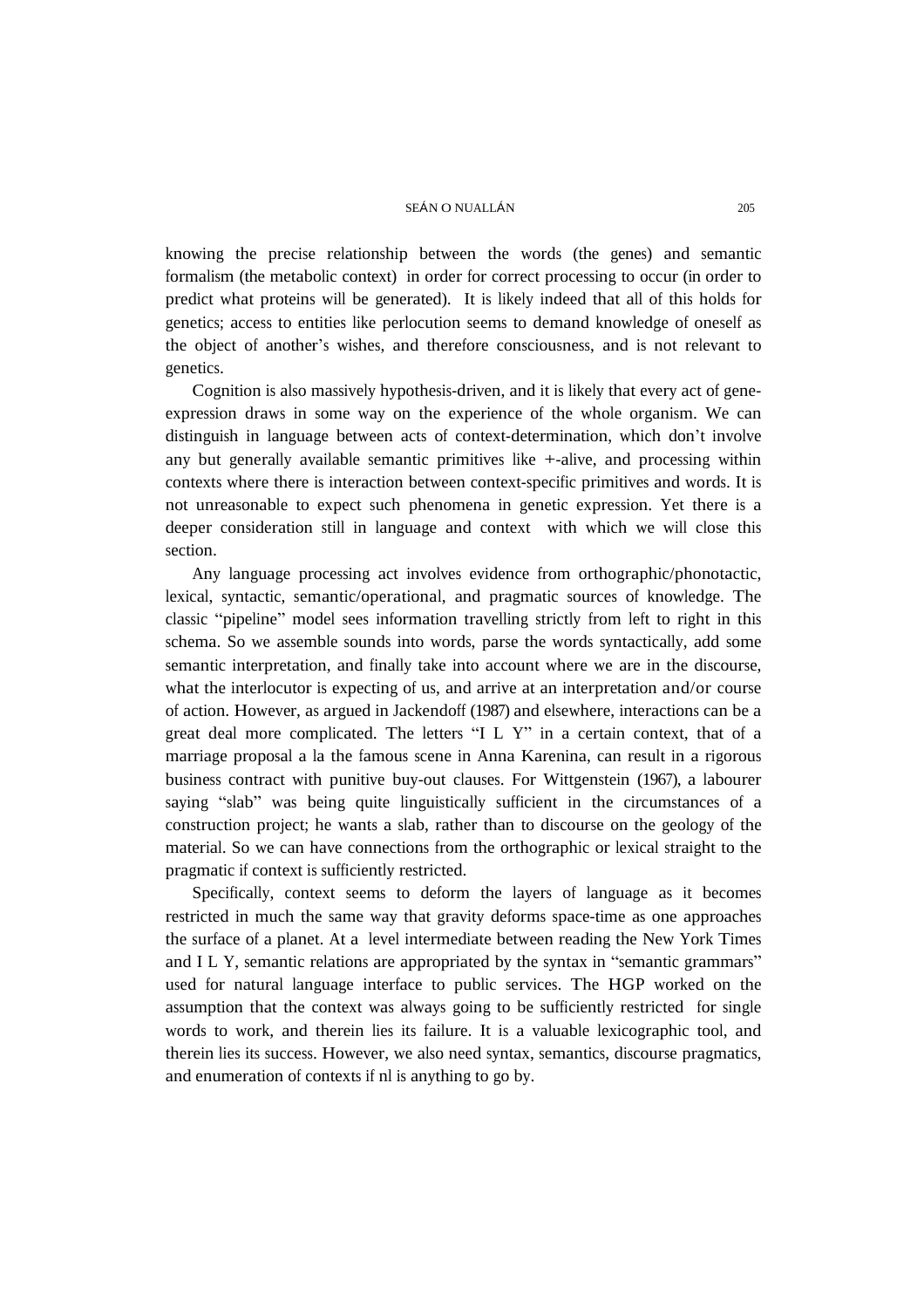Barbieri's work (1998, 2002) is a fundamental analysis of biosemiotics and related fields like biosemantics. He makes the point from a semiotics point of view that the distinction between context-independent and context-dependent semantic primitives needs to be emphasised in genetics. It may indeed be the case that the HGP, considered thus, has revealed only the low-hanging fruit; context-dependent primitives. Alternatively, it may be useful to consider the HGP's findings as collocations, or indeed as purely a lexicon; in any case, low-level fruit with context rigorously circumscribed.

So is NL anything to go by? The answer is "at least partly". In NL understanding, we are often concerned with getting the gist of a full story, and that is when the full artillery of linguistic techniques is used. In Gene expression, we are initially concerned with building a full organism, so the analogy is appropriate here. Natural language is also used to elicit a simple answer to a simple question, or specify a protein in genetic terms; such elicitation may be available to the technique known as "semantic grammars" in language, no correlate of which has yet been found in genetics. Can it be the case that combinations of metabolic context and nucleotide sequence recur in ways which are useful to predict the generation of proteins? A first step is obviously to do a human genome syntax project in the way that Ast (2004, 2005) has hinted at in his analysis of alternative splicing. Only then can we see if fatty acids are been taken up by transcription factors in systematic ways that echo the appropriation of semantic roles by syntax in "semantic grammars" (Ó Nualláin, 2003, Pp. 121-126).

Sometimes we understand language in order explicitly to act; we map the language onto a set of Piagetian "schemes" (Schankian "scripts"), routinised sequences of behaviour. Similarly, we read in order to evoke a script that we may or may not act on. Such leisure is not available to the genome; undoubtedly, however, the task of organism construction is a s complex as anything in language (and of course itself generates the elements of the linguistic apparatus).

The prognosis for genetics from analysis of the history of nlp must be, then, that it must start research into the syntax of the genome at a level much deeper than mere introns and exons. While there has been preliminary work on this, it is urgent that we decide issues such as what level of the Chomsky hierarchy the genome lies on. Are there Swiss German type constructions for certain creatures? Could it be the case that the difference between human and chimpanzee brains, to take one celebrated example, is that between Chomsky types? The consensus from Salzberg et al. (1998) is that, whereas the genome is susceptible to description by finite-state automata, protein-folding requires dependencies at long distances, and thus the artillery of context-free grammars. Abe et al. (1997) comment on protein prediction.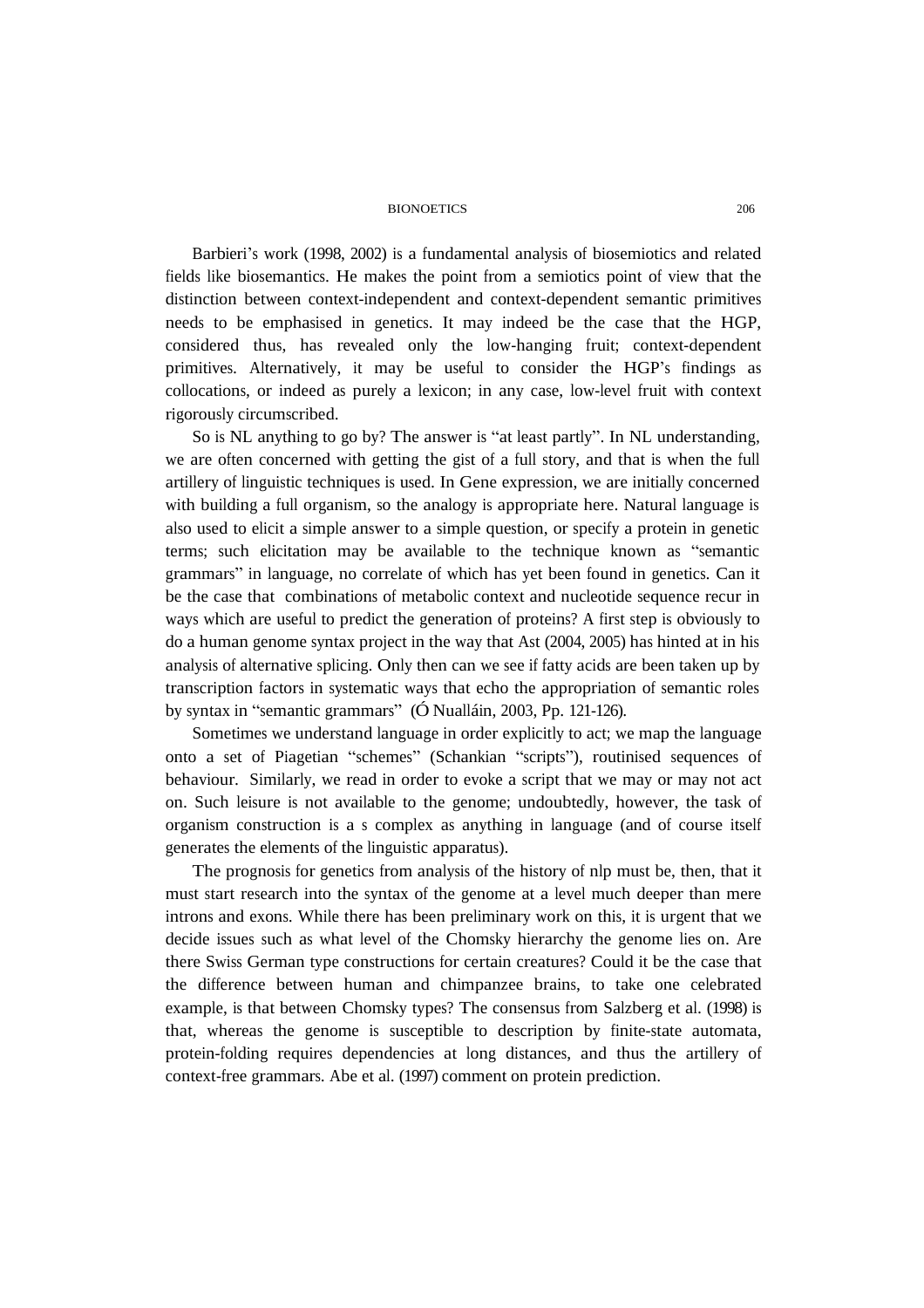It must then try and understand the "semantics", the metabolic context for the particular case that Veech et al (2001) examine. Then comes issues of "discourse structure"; how tasks like building and maintaining the integrity of the organism act as high-level goals affecting the minutiae of protein generation. Finally come issues relating to how these elements come together in specific contexts. There are generations of work ahead, all of which will bear fruit for biology and medicine.

Specifically, the template-matching "one gene, one protein/enzyme" story is childish. When we arrive at a more sophisticated understanding, it will have huge consequences for biology and medicine. Gene expression involves interactions of genome, environment, and emergent characteristics of networks of proteins as Strohman (opera cit.) has rightly argued. In this framework, we can begin to understand how exercise and diet affect metabolism, how metabolism affects gene expression, and how health is maintained as the dynamic set of relations it is.

## 3. CONCLUSION

This paper is a preliminary foray into theory and metatheory in biology. It begins with the similarity between Apple's flawed SIRI system and the similarly flawed HGP. This leads to a discussion of what a more veridical theory of symbolic functioning in nature would look like, and an exhortation that the modeling be done in LISP. Finally, by way of opening a discussion, an overall perspective called "Bionoetics" is motivated from the paradox that, in our current state of knowledge, both life and mind may simultaneously seem totally accidental and totally inevitable and this will be detailed in the next paper.

## APPENDIX

In previous work (2008 a) this author alluded to the use of macros in Lisp to model the action of Hox genes. Here, we can elaborate further and claim – pace Atlan and his colleagues – that there is a case for using macros as a formalism that allows the same string of nucleotides both be program and data.

There is a sketch, as yet unimplemented, of what the code would look like in common Lisp in appendix A; Please see Winston and Horn (1989)for auxiliary code

Appendix At the top level we have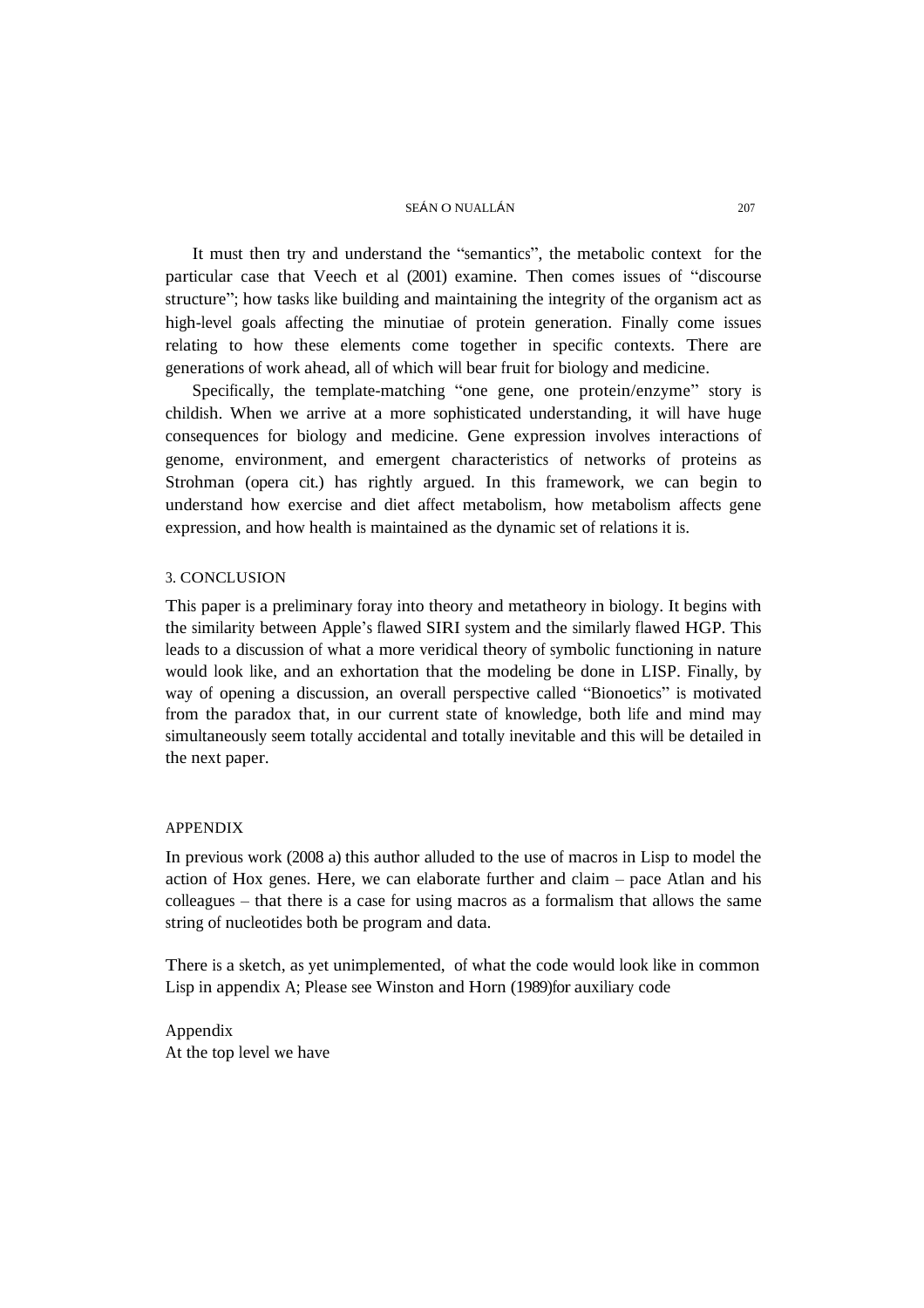(defmacro define-tree (name-of-tree tree-description) `(defun ,name-of-tree (word-list) (interpret-tree ',tree-description word-list)))

This macro is used here

(define-tree interface (brnchs (count > objects if-end-rtn (db-call `(db-count ,objects))) (> enumerate > objects if-end-rtn (db-call `(db-show ,objects)))))

```
and this generates `(defun interface
```
which is a function like this

```
(defun interface (word-list)
(interpret-tree
 '(brnchs
   (count > objects if-end-rtn
    (db-call `(db-count ,objects)))
   (> enumerate > objects if-end-rtn
    (db-call `(db-show ,objects))))
 word-list))
```
which is, far as I can see, what the macro is meant to generate This code

| (defmacro) | define-tree                       | (name-of-tree) | tree-description) |
|------------|-----------------------------------|----------------|-------------------|
|            | (defun , name-of-tree (word-list) |                |                   |

(interpret-tree ',tree-description word-list)))

allows a function (for example find-oxytocin) to be created that will also use the data structure corresponding to oxytocin to be part of the function itself once it is interpreted as data. The following is a sketch of what the rest of the code looks like –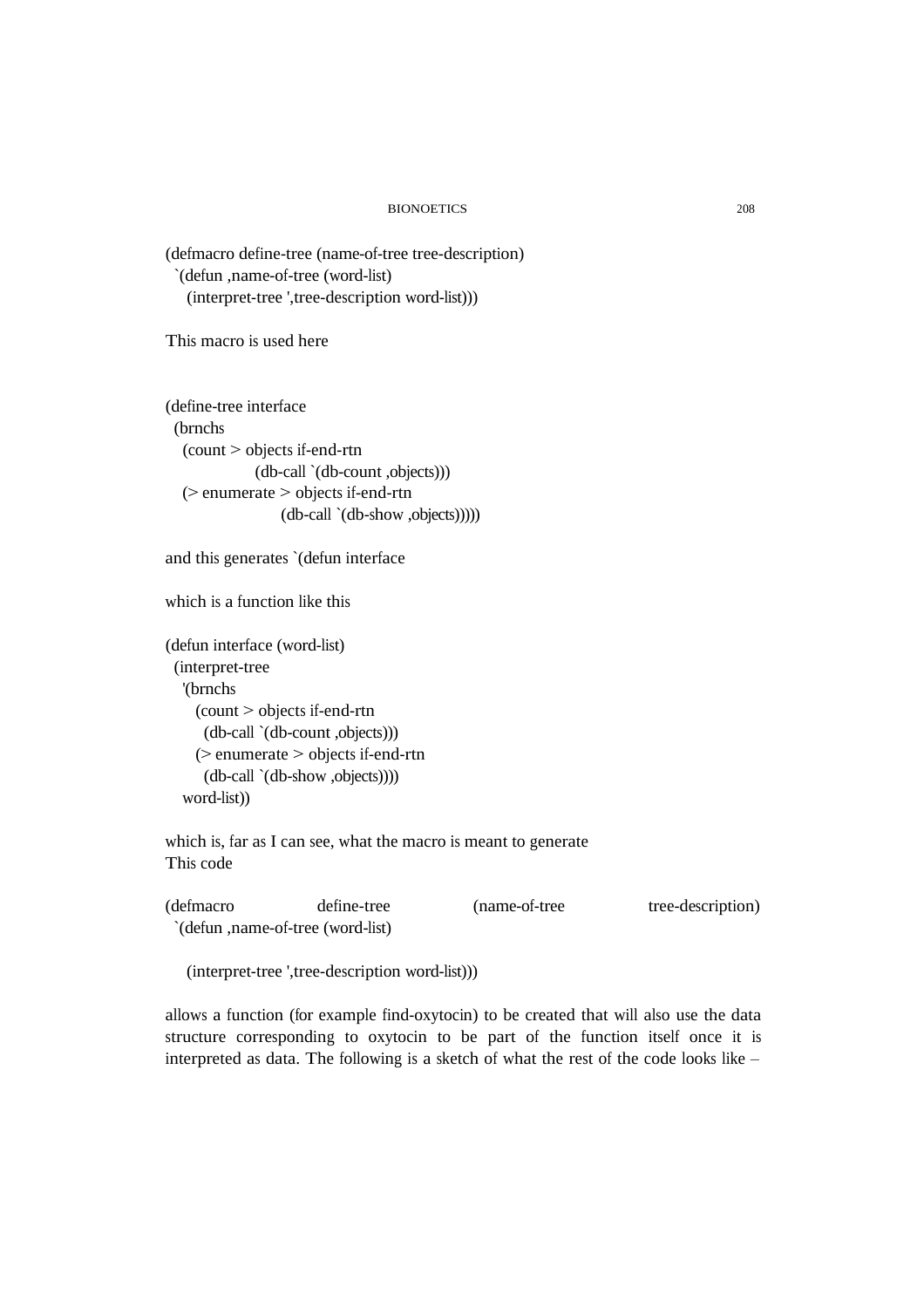please note > is an instruction to parse a sub-tree and return a parameter corresponding to a successful traversal of that subtree

Polypeptides (define-tree phe (interpret-tree `(brnchs (uuu) (uuc)) nucleotides]

(define-tree oxytocin (interpret-tree (brnchs  $(> gly >leu > pru > cycs > asn > gln > lle > tyr > cyn$ (if-end-rtn (print 'oxytocin)]

We alternatively can have a separate tree for all polypeptides including oxytocin<sup>\*</sup>

#### REFERENCES

- Bernard L. Cohena,, Agata Weydmann (2005) " Molecular evidence that phoronids are a subtaxon of brachiopods(Brachiopoda: Phoronata) and that genetic divergence of metazoan phylabegan long before the early Cambrian" *Organisms, Diversity & Evolution* 5 (2005) 253–273
- Bickhard, M. H. (2009). The Biological Foundations of Cognitive Science. *New Ideas in Psychology* 27, 75–84.

Carroll, SB (2013) *Brave Geniu* NY: Crown

- Davies, P. (2008) *The Goldilocks enigma* New York: Mariner
- Glaunsinger, BLeonard Chavez, and Don Ganem(2005) "The Exonuclease and Host Shutoff Functions of the SOX Protein of Kaposi's Sarcoma-Associated Herpesvirus Are Genetically Separable". *J Virol.* 2005 June; 79(12): 7396–7401.
- Goodwin, B (2001) *How the Leopard Changed Its Spots : The Evolution of Complexity,* Princeton University Press (March 1, 2001)
- Mark Moffett (1995) "Why I like jumping [spiders".](http://findarticles.com/p/articles/mi_m1170/is_n3_v25/ai_16919567/) *International Wildlife* May-June 1995 O Nualláin, Seán "The Search for Mind" (Third edition) *Intellect*, 2003.
- O Nualláin, Seán and R. Strohman "Genome and natural language" in Witzany (ed.) "Biosemiotics in transdisciplinary context. *Proceedings of Biosemiotics* 2006. Helsinki; Umweb (2007) Pp. 249-260.